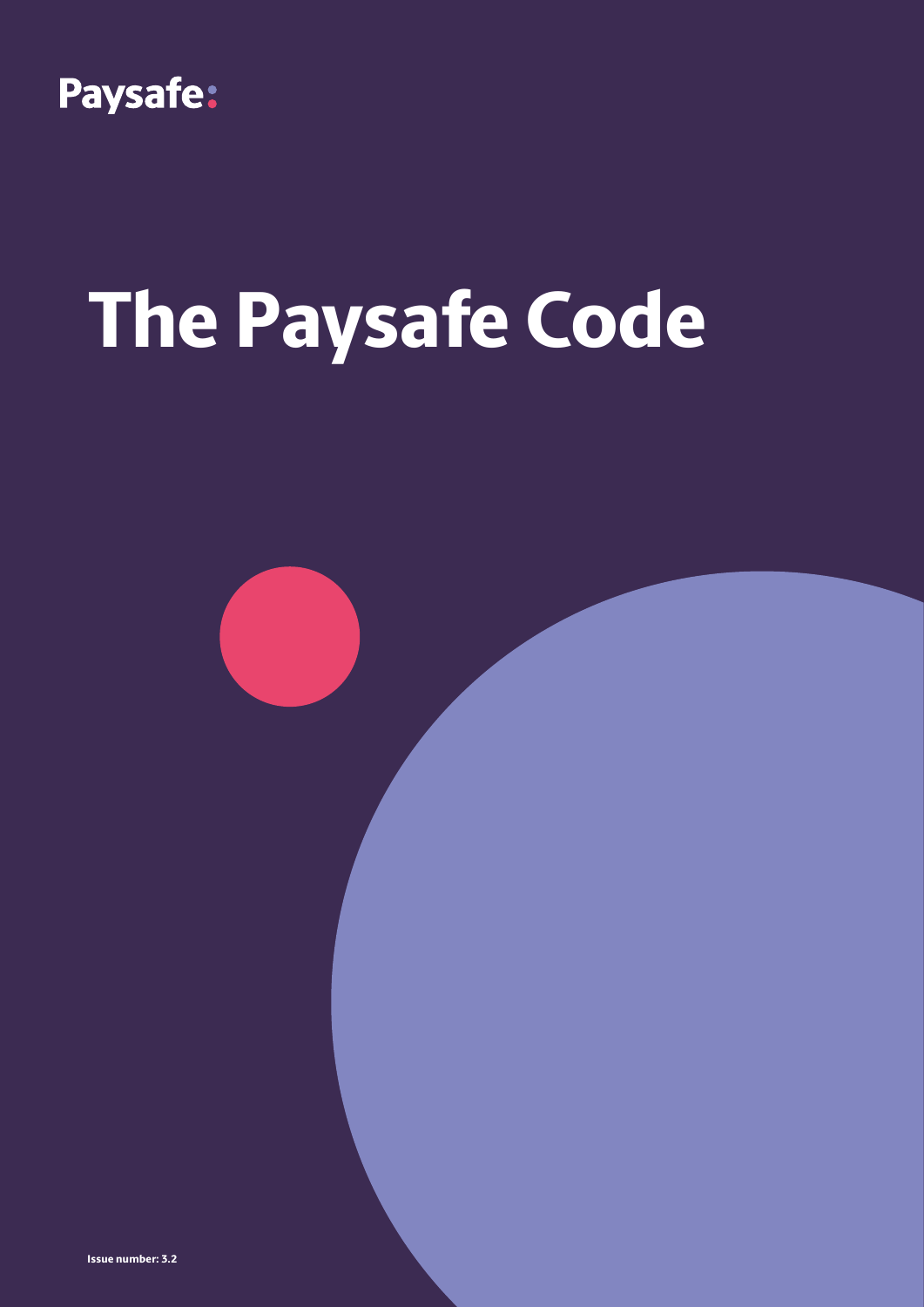### **Welcome from the Executive Team**

**Welcome to our Paysafe Code. This updated Code sets out the rules we must all follow as Paysafe team members, and it also provides information on where you can find more detailed supporting policies, standards and procedures.**

**Paysafe is a great company of global scope and scale. Central to our success is how we conduct ourselves and serve our customers. Trust is at the heart of what we do – providing trusted services, working with trusted partners and ensuring that we continually build on the trust of our stakeholders.**

**We must be clear what we expect from ourselves and from other team members and our Code provides us with clear rules and guidance to follow. It sets the standards against which we will all be held accountable.** 

**A failure to follow our Code can put both Paysafe and ourselves at risk. If you ever have any concerns that our Code is not being followed by other team members, or you are unsure about any situation, then you must ask a question or share your concerns. There are many ways of doing this at Paysafe such as speaking to your line manager or executive leader, our Compliance, HR and Legal Teams, contacting our Paysafe whistleblowing champion or using our external confidential whistleblowing channel, Lighthouse Services.**

**Together we must put our Code into Practice - our reputation and with it our future success, rests on our actions and behaviours every day."**

**Executive Team,** Paysafe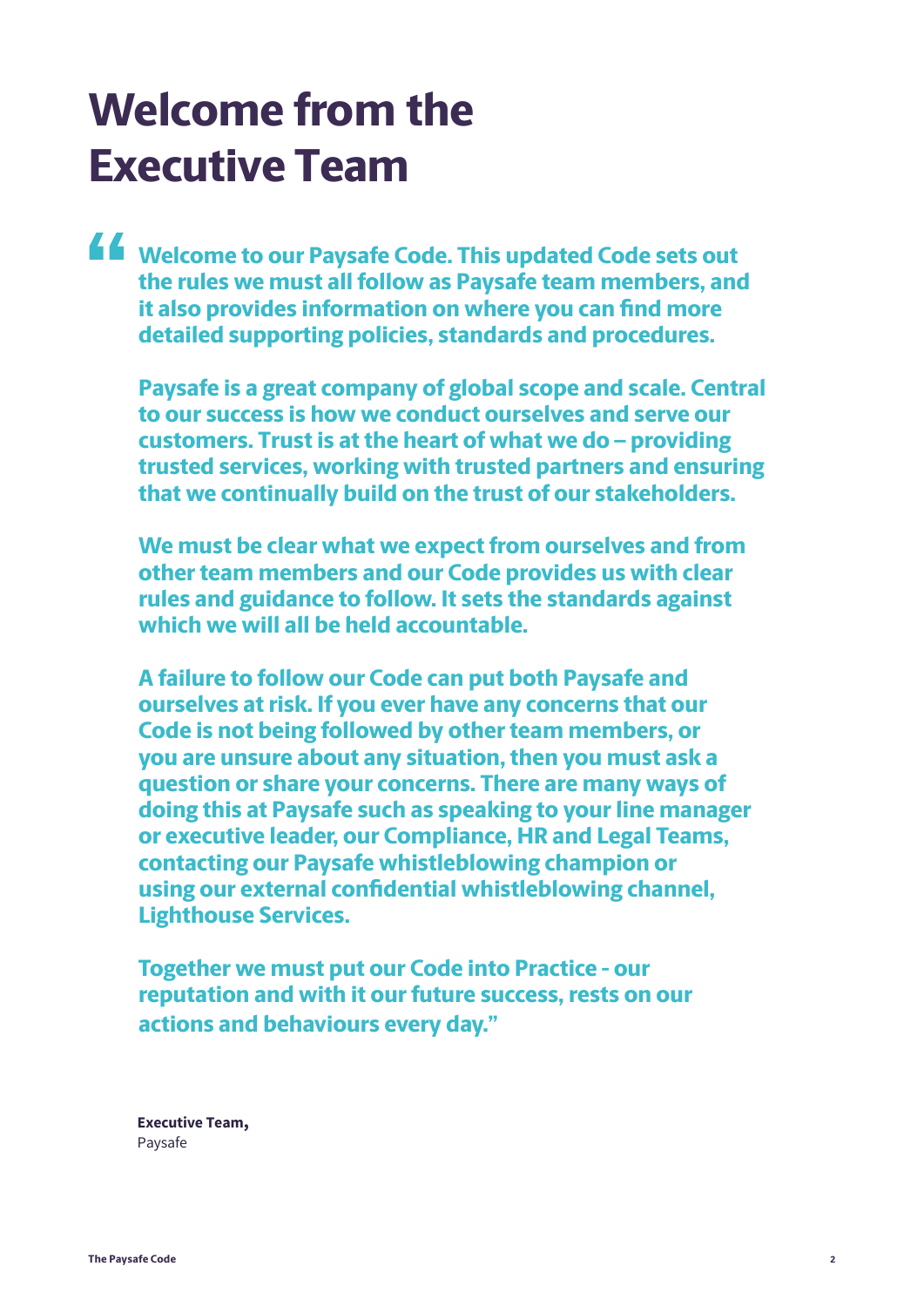### **Contents**

| • Introduction                                   | 5  |
|--------------------------------------------------|----|
| • Who does this policy apply to?                 | 5  |
| • Scope                                          | 8  |
| • Paysafe's policy framework                     | 9  |
| • Paysafe's values                               | 11 |
| • Laws, regulations and Group Policies           | 11 |
| • Risk management and control                    | 12 |
| • Insider trading                                | 13 |
| • Information management                         | 14 |
| • Our customers                                  | 15 |
| • Fair dealing                                   | 16 |
| • Privacy Function and the Global Privacy Policy | 17 |
| • Information security                           | 18 |
| • Fraud prevention and asset protection          | 19 |
| • Conflicts of interest                          | 20 |
| • Anti-bribery, gifts and entertainment          | 21 |
| • Accuracy of records and financial reporting    | 22 |
| • Group workplace                                | 22 |
| • Enquiries from public or external parties      | 23 |
| • Whistleblowing                                 | 24 |

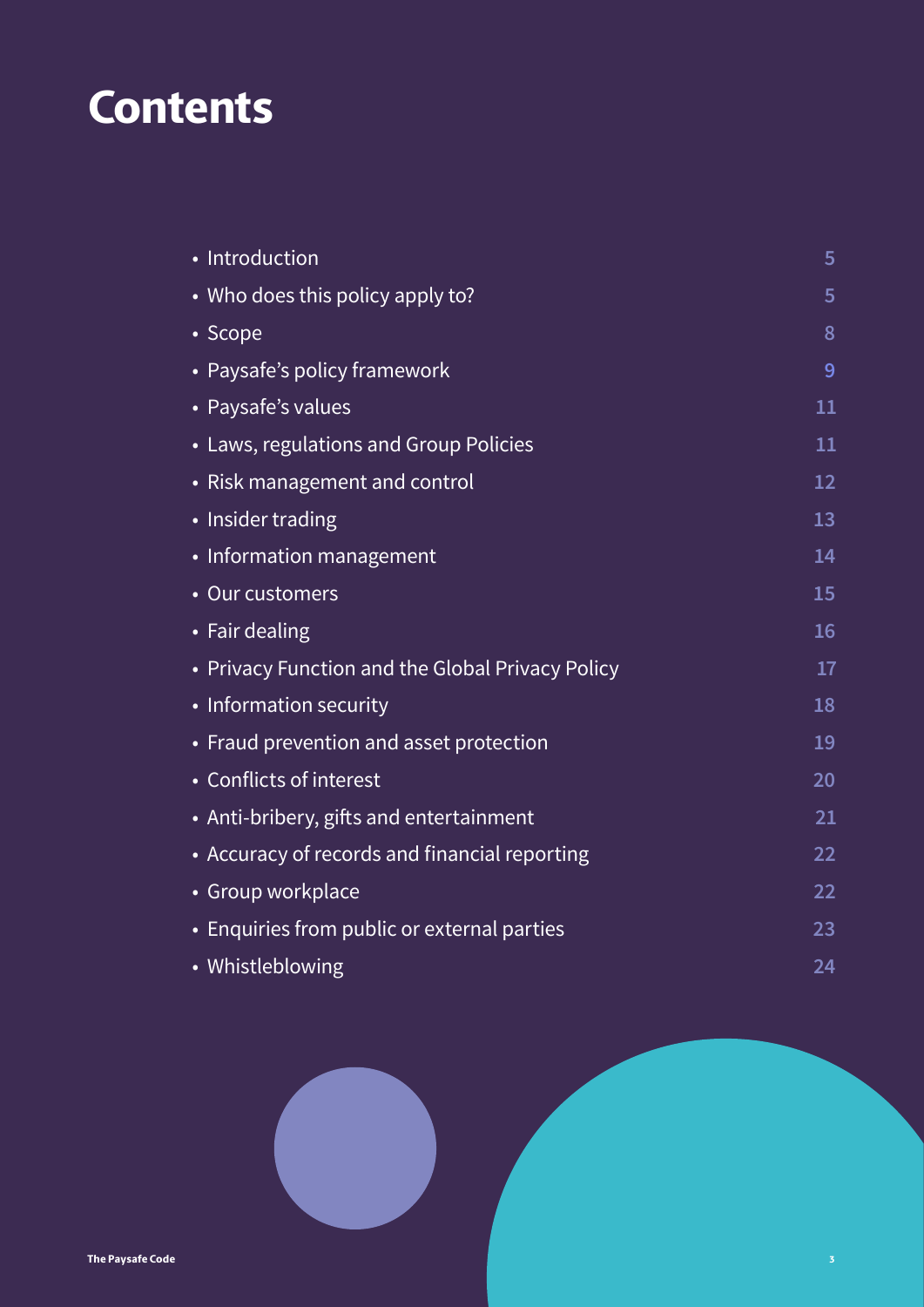### **Key notes about this document**

#### **Use of language**

Throughout this document, the words '**may**', '**should**' and '**must**' when used in the context of actions of the **Paysafe** group of companies (**Paysafe**) or others, have specific meanings as follows:

- (a) '**May**' is used where alternatives are equally acceptable.
- (b) '**Should**' is used where a provision is preferred.
- (c) '**Must**' is used where a provision is mandatory.

Note that alternative or preferred requirements may be qualified by Paysafe in another referenced document.

Each of the companies within the Paysafe group are separate and distinct entities. In this publication, however, the collective expression '**Paysafe**' may be used for convenience where reference is made in general to those companies. Likewise, the words '**we**', '**us**', '**our**' and

'**ourselves**' are used in some places to refer to the companies of the Paysafe group in general. These expressions are also used where no useful purpose is served by identifying any particular company or companies.

In this document, **third party** means any individual or organisation you come into contact with during the course of your work for us, and includes actual and potential clients, customers, suppliers, distributors, business contacts, agents, advisers, and government and public bodies, including their advisors, representatives and officials, politicians and political parties.

#### **Document approval**

**Date approved** 26th of March 2021 **Approved by** Board of Directors

**Date Comes Into Force** 26th of March 2021

#### **Signed by**

Elliott Wiseman General Counsel & Chief Compliance Officer, Paysafe

|  | Bivenna |
|--|---------|
|  |         |

| Scope - The Paysafe Code is relevant for: |                       |                  |  |  |
|-------------------------------------------|-----------------------|------------------|--|--|
| Paysafe Business Unit                     | <b>Paysafe Entity</b> | Paysafe Location |  |  |
| All                                       | All                   | All              |  |  |

**Note:** All printed copies of this document are **not copy controlled** and are to be used for **information only** as printed copies will not be automatically updated.

Copyright © 2021 Paysafe

All rights reserved. This document must not be downloaded, copied or otherwise distributed without prior written permission of Paysafe.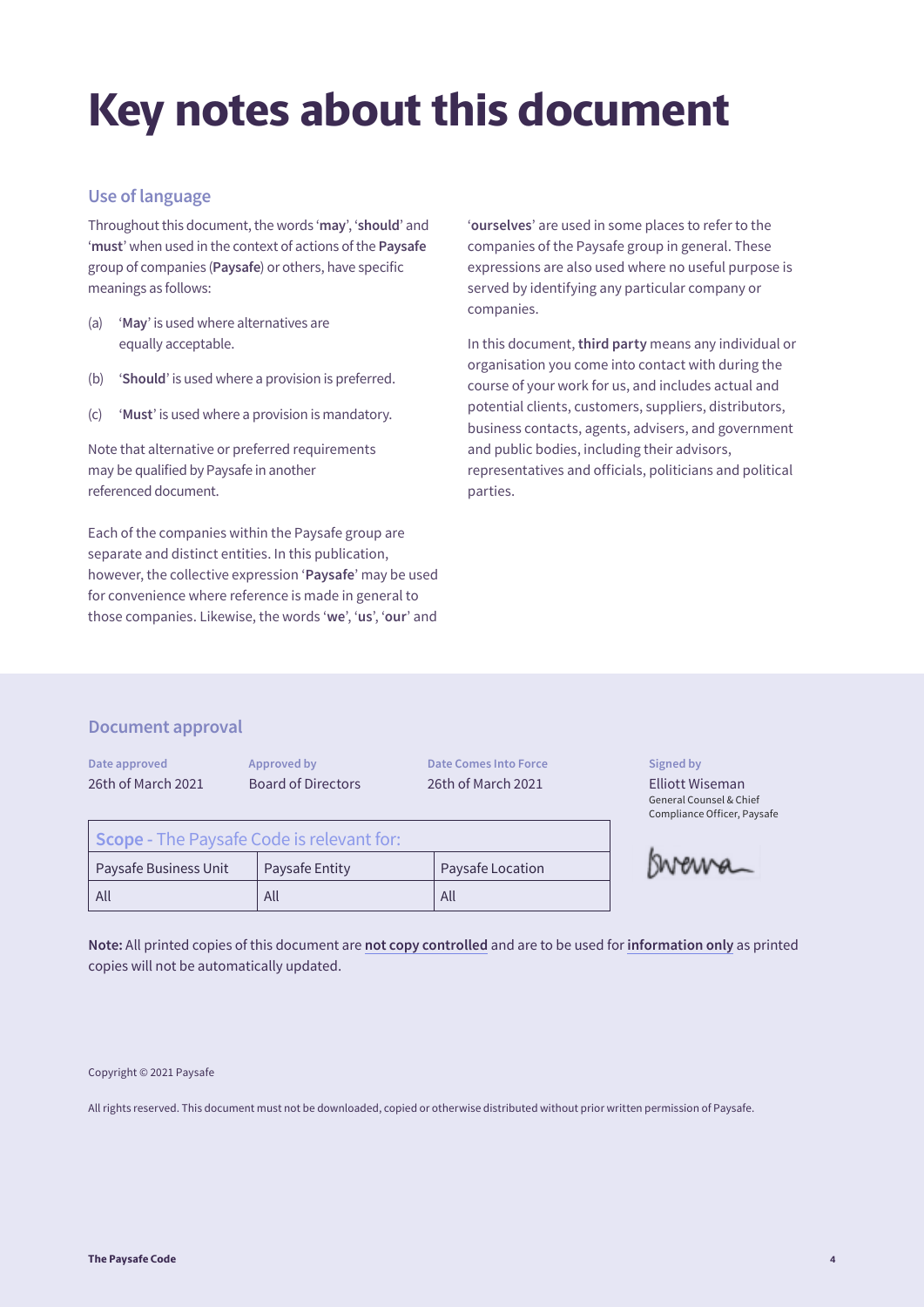### <span id="page-4-0"></span>**Introduction**

**It is our policy to conduct all of our business with integrity and in an honest and ethical manner. We aim to be open, honest and considerate in all our dealings. Any violation of these principles could jeopardise Paysafe's reputation, financial standing and potentially the licences necessary to operate our business.**

The Paysafe Code is intended to clarify and guide the conduct of all who work for us and with us, to help us uphold Paysafe's goals and values.

This Code supersedes all previous group policies relating to compliance, and in particular all previous policy documents relating to Codes of Ethics.

First and foremost, we must comply with legal requirements. In the event of a conflict between this Code and a relevant law or regulation, the relevant law or regulation must be followed. If the Code creates a higher obligation, it must be followed as long as this also achieves full compliance with the law or regulation. If you have any questions about this, please talk to your line manager, Human Resources, Legal or Compliance Teams. **Where can I find further information?** More detailed guidance and the procedures used by Paysafe to ensure compliance are set out in the relevant **Paysafe Policies**.

### **Who does this policy apply to?**

**The Paysafe Code applies to all Paysafe employees, board directors and all other workers who work for us (whether as consultants, contractors, secondees, volunteers, sponsors or otherwise). It is important that everyone who works for Paysafe has a good understanding of this Code as well as all our relevant Policies.**

We also seek to work with third parties who operate under principles that are similar to this Code. For certain third parties we will seek to have them make a contractual commitment to comply with the applicable laws and work in line with our Code. We expect all those who work with us and their employees to act in a way that is consistent with our Code and follow its principles. Paysafe will consider terminating contracts where we believe they have not met our standards or their contractual commitments.

In the case of Paysafe's non-employee directors, compliance with this Code is subject to the provisions of Paysafe's governing documents and any stockholder's agreement with Paysafe.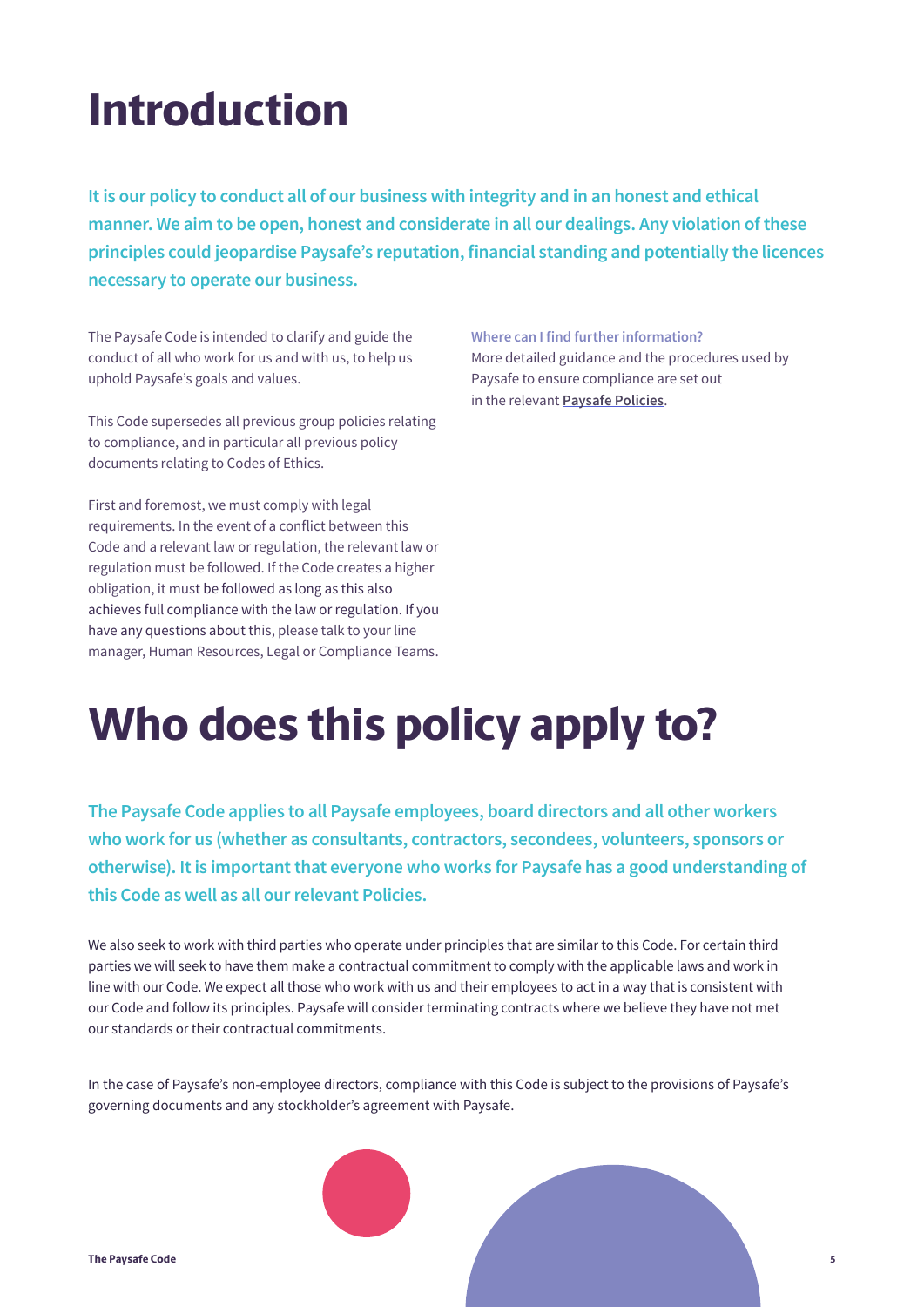#### **Our Commitment to the Code and our shared responsibilities**

The Paysafe Code provides us with support and guidance to ensure that we conduct our business ethically and comply with the law. This is central to Paysafe's success.

We expect everyone at Paysafe to commit to the Code and follow it at all times. If you do not, you could put yourself, other team members and Paysafe at risk. A failure to follow this Code is misconduct, which could result in disciplinary action and even dismissal.

#### **If you manage others**

All our managers have additional responsibilities under the Code to:

- make sure all your team members understand the requirements of the Code and applicable legal requirements and follow them;
- hold your team members to account to behave ethically and to follow the Code and legal requirements;
- be a role model for ethical leadership and to enforce the Code consistently;
- support compliance activities in Paysafe and ensure that appropriate compliance controls are implemented in your teams; and
- encourage your team to ask questions and raise concerns and to make sure no one who speaks up suffers any retaliation.

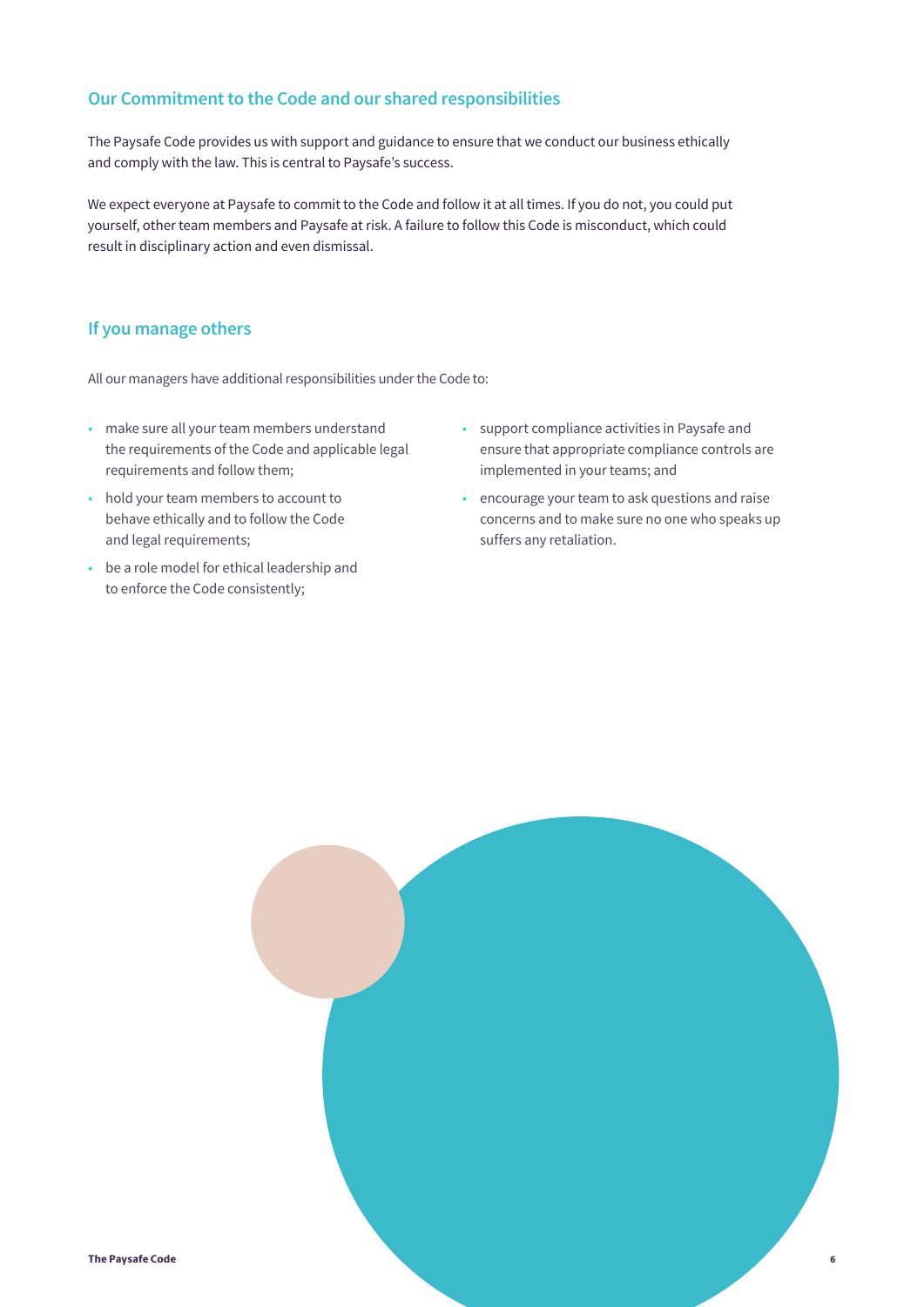#### **Speaking up**

Everyone at Paysafe has a responsibility to speak up whenever we have a question about the Code or think that a breach or wrongdoing may have occurred.

If you know of, or suspect, breaches of the Paysafe Code or other workplace misconduct, malpractice, illegal or unethical behaviour, you must report it straightaway – whether it is related to you, your manager or anyone else.

#### **There are many ways that you can report a concern:**

- speaking to:
	- your line manager (usually the best option);
	- your local HR;
	- executive leader; or
	- our Compliance and Legal Teams;
- contacting our Paysafe whistleblowing champion; or
- using our external whistleblowing channel managed by an impartial third party, Lighthouse Services, where you can report a concern on-line or by phone in fully confidentiality.

You can visit the following link to report your concerns **anonymously** (**https://www.lighthouse-services. com/paysaf[e](http://report.whistleb.com/Paysafe)**) or via the QR code below.



#### **Zero tolerance on retaliation**

We believe that speaking up is always the right thing to do. As such, Paysafe has a zero-tolerance policy on retaliation. If you raise a concern or report misconduct in good faith you are following our Code. Paysafe will not tolerate any retaliation against you. Retaliation will be an act of misconduct which, if substantiated, could result in disciplinary action and even dismissal.

If you think that you or someone you know has suffered retaliation, please tell us by contacting your local Human Resources Team or through any of the channels above.

|                         | <b>STAR</b> |                |
|-------------------------|-------------|----------------|
| <b>The Paysafe Code</b> |             | $\overline{7}$ |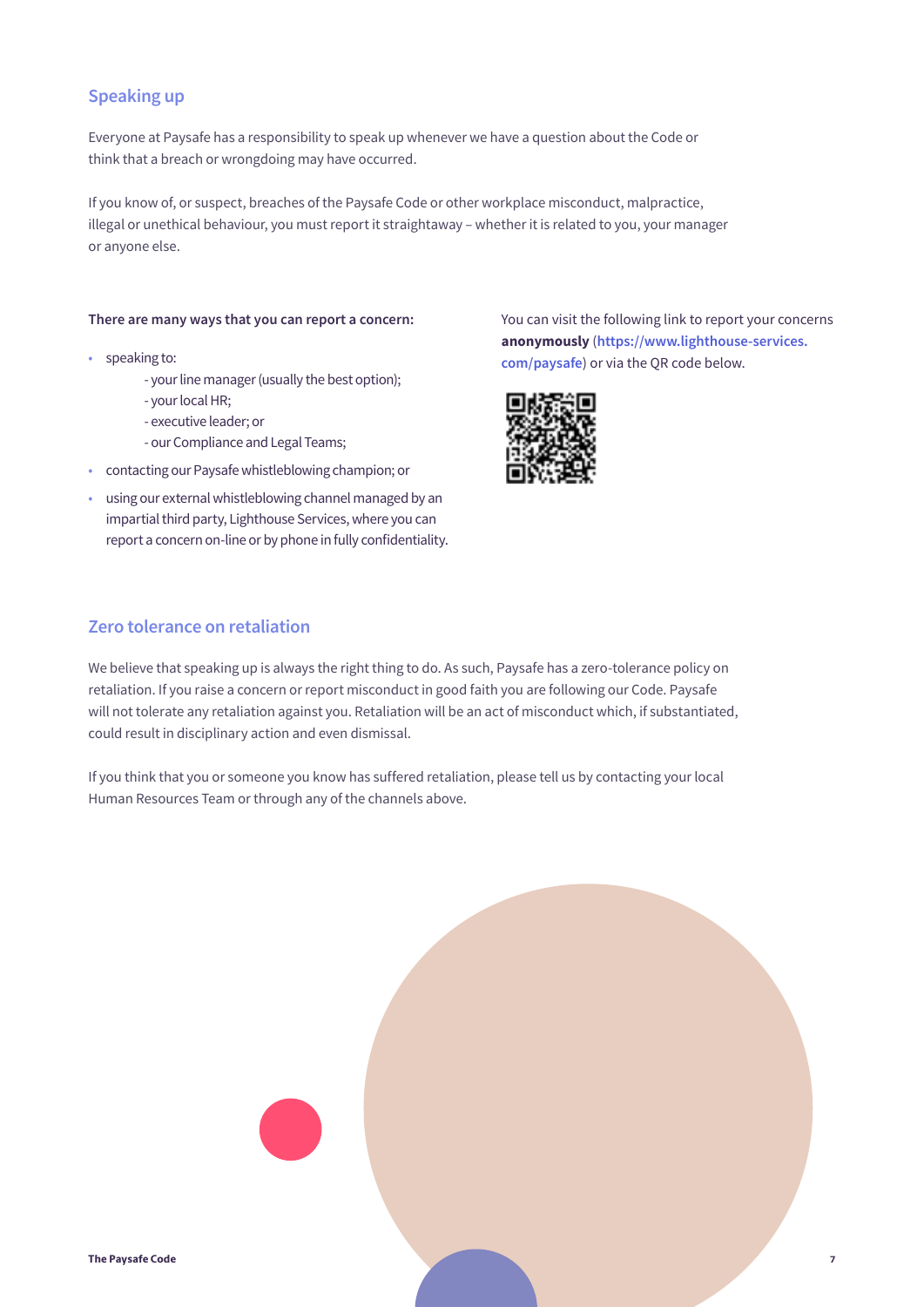### <span id="page-7-0"></span>**Scope**

#### **The Paysafe Code covers the following:**

- **Laws, regulations and Paysafe Policies** you must know and comply with the laws, regulations and our Paysafe Policies applicable to your role and business activities (including those related to securities trading);
- **• Risk management and control** all of us at Paysafe must play our part in business risk management, regardless of position, function or location. You must understand the key risks affecting your area of responsibility and your role in implementing and operating fit-for-purpose and cost-effective internal controls to mitigate these risks;
- **• Insider trading**

you must not trade on the basis of Material Non-Public Information or "tip" others by giving them Material Non-Public Information. You must not comment on stock price movements or rumours of other significant corporate developments;

**• Information management**

you must understand how information is managed and ensure that all Paysafe information is high-quality, remains relevant and is removed when appropriate, and that there are effective internal controls in place to prevent improper disclosure;

**• Our customers**

you must ensure customers are at the heart of all we do. You must follow our principles on treating customers and other third parties with whom we do business fairly;

**• Fair dealing**

you are expected to behave in a professional and ethical manner, and treat all fellow employees, business partners, vendors and suppliers fairly, honestly and with integrity;

• **Privacy Function and Global Privacy Policy** you must treat all personal data in accordance with the Paysafe Global Privacy Policy, Global Privacy Standards and all applicable laws;

• **Information security**

you must protect customer data, intellectual property and other information assets held in any form from theft, unauthorised disclosure and/or alteration;

- **• Fraud prevention and asset protection** you must protect Paysafe's assets from loss, theft, misuse, damage and waste in order to preserve their value;
- **• Conflicts of interest** you must always act in the best interests of Paysafe and avoid conflicts of interest that threaten objective, effective business decisions;
- **Anti-bribery, gifts and entertainment** you must not offer, give, solicit or accept inappropriate gifts or benefits to or from third parties or engage in any form of corruption;
- **• Accuracy of records and financial reporting** you must keep complete and accurate records and ensure the information you provide to others is reliable;
- **• Group workplace**

all employees are entitled to a meaningful and respectful working environment. We are committed to providing a workplace that supports our values, recognises and rewards performance, encourages trust, respect for others, and professional development. We will not tolerate any form of abuse or harassment of employees, contractors, suppliers, customers or anyone else we deal with;

- **• Enquiries from the public or external parties** you must not speak on behalf of Paysafe or release information to the public domain unless you are authorised to do so; and
- **• Speaking up**

if you know of, or suspect, breaches of the Paysafe Code or other workplace misconduct, malpractice, illegal or unethical behaviour, you must report it straightaway through our various channels.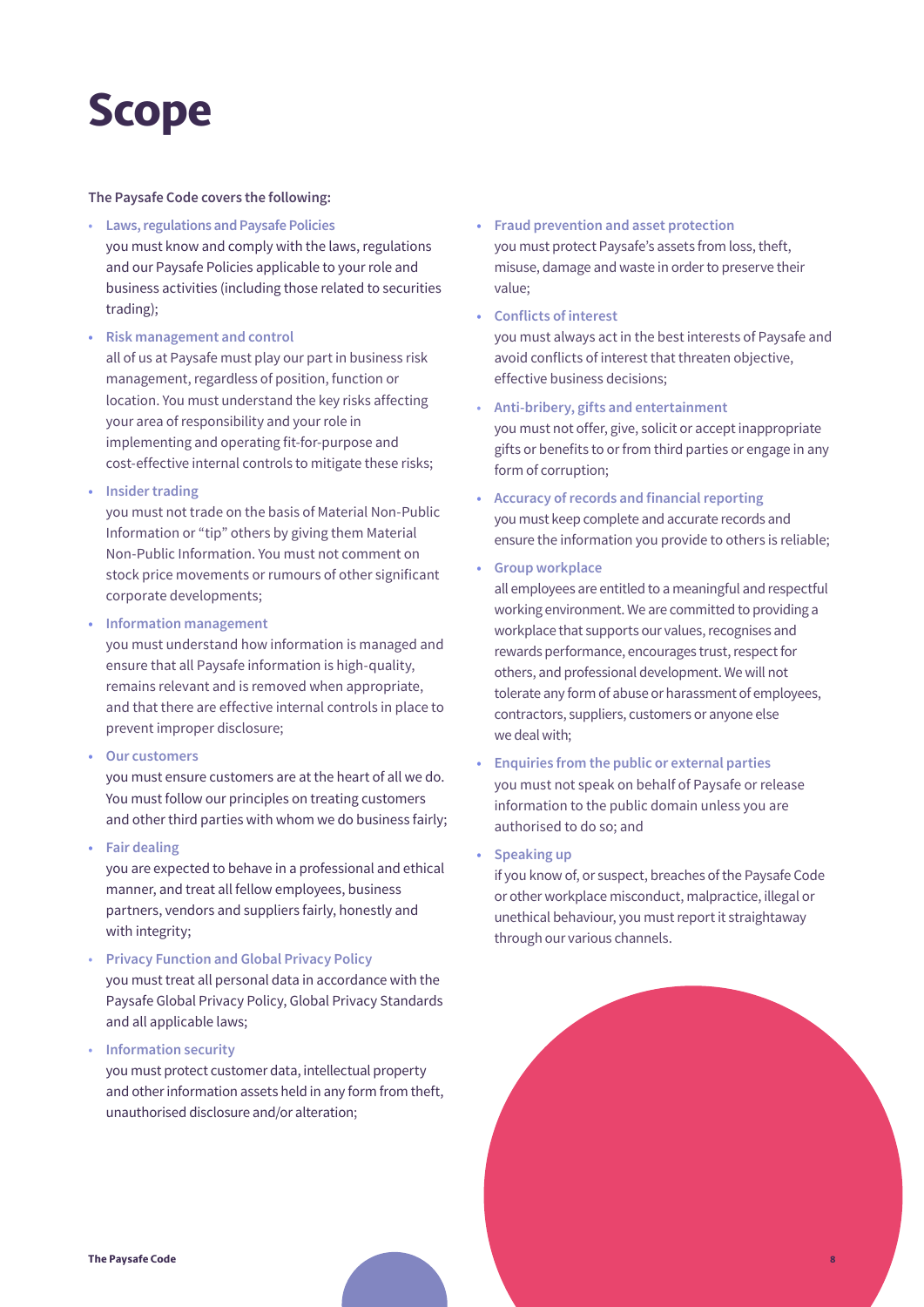### <span id="page-8-0"></span>**Paysafe's policy framework**

#### **Paysafe's policy framework is designed to set group-level expectations and standards as well as give practical support and operational guidance for our businesses.**

To achieve this we have implemented a global policy framework consisting of the Paysafe Code and TIER 1 – TIER 4 policies:

- The Paysafe Code: the overarching policy with the derivative documents Paysafe Partner Code and Senior Managers' Code;
- TIER 1 Policies: high-level strategic corporate policies with global application across Paysafe which are the overarching and governing policy documents for the relevant business or function;
- TIER 2, 3 and 4 Policies: support the internal implementation of TIER 1 Policies.

#### This global framework is set out on the next page and consists of ten TIER 1 Policies (which are, in turn, supported by underlying TIER 2, 3 and 4 Policies):

- **• Global Compliance** How we prevent our products from being used for illegal activities such as money laundering;
- **• Global Conduct** How we conduct our business (including our responsibilities with regard to treating customers fairly and data protection and privacy);
- **• Global Information Management**  How information is managed throughout Paysafe throughout its lifecycle, from creation to destruction or archival. This is done in line with legal, regulatory and business need;
- **• Global Our People** How we work together;
- **• Global Business Continuity Management** How we manage business continuity;
- **• Global Security** How we keep our systems and premises safe as well as how we protect our confidential data;
- **• Global Risk Management** How we maintain an effective system of internal control and manage risk;
- **• Global Privacy** How we manage data and individuals' rights in accordance with both legal and regulatory obligations;
- **• Global Information Technology** How we organise our Information Technology Teams and support our businesses' processes; and
- **• Global Assets and Financial Integrity** How we maintain accurate business records, ensure the information we provide to others is reliable and protect and properly use company resources.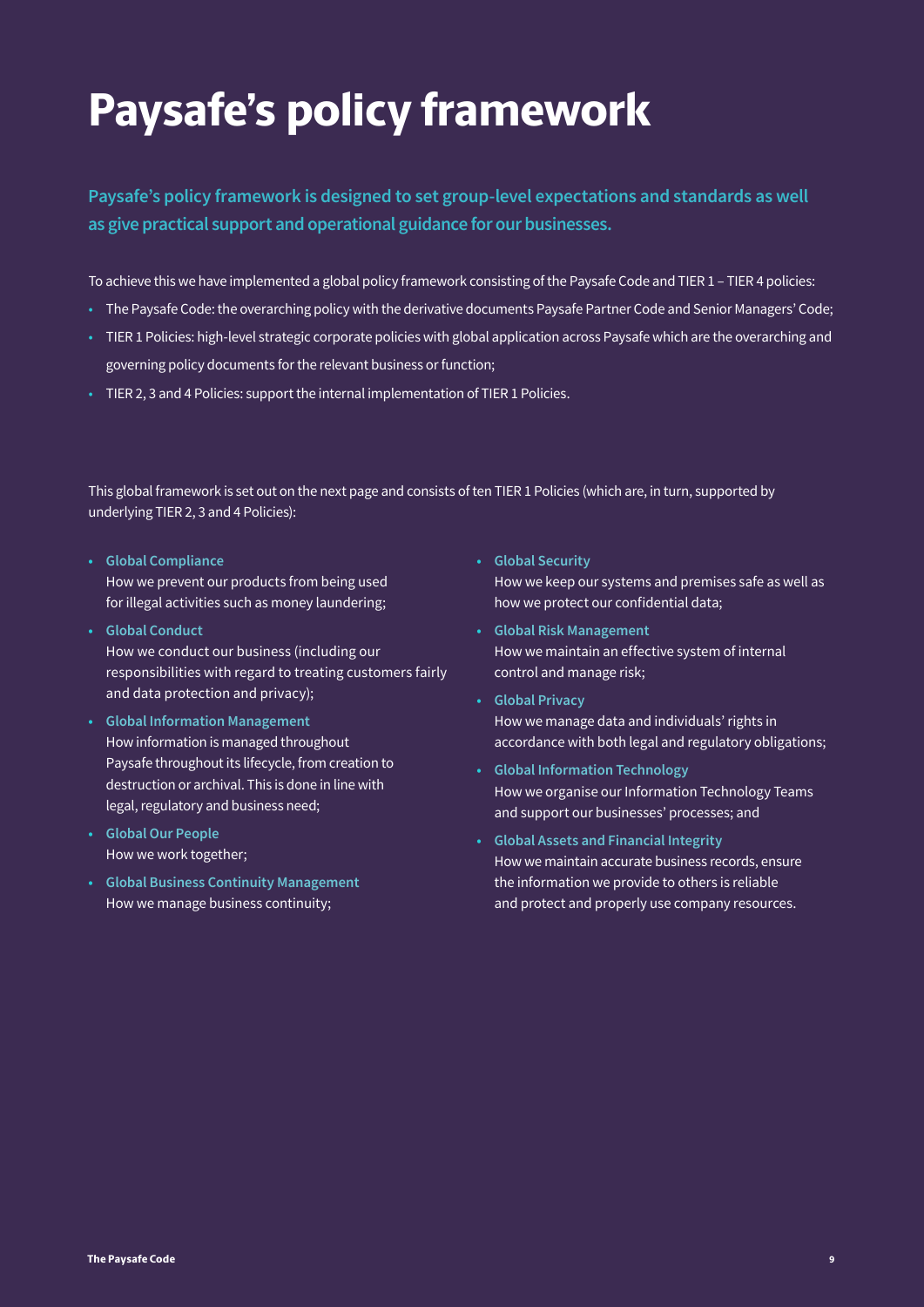### **Paysafe Code of Conduct<sup>1</sup>**

- **Global Compliance Policy**
- **Global Assets and Financial Integrity Policy**
- **Global Conduct Policy**
- **WORDER COURTS** POLICY
- **Global Business Continuity Management Policy**
- **Global Security Policy**
- **Global Privacy Policy**
- **Global Information Management Policy**
- **Global Risk Management Policy**
- **Global Information Technology Policy**

1 Including the Paysafe Partner Code and the Senior Managers' Code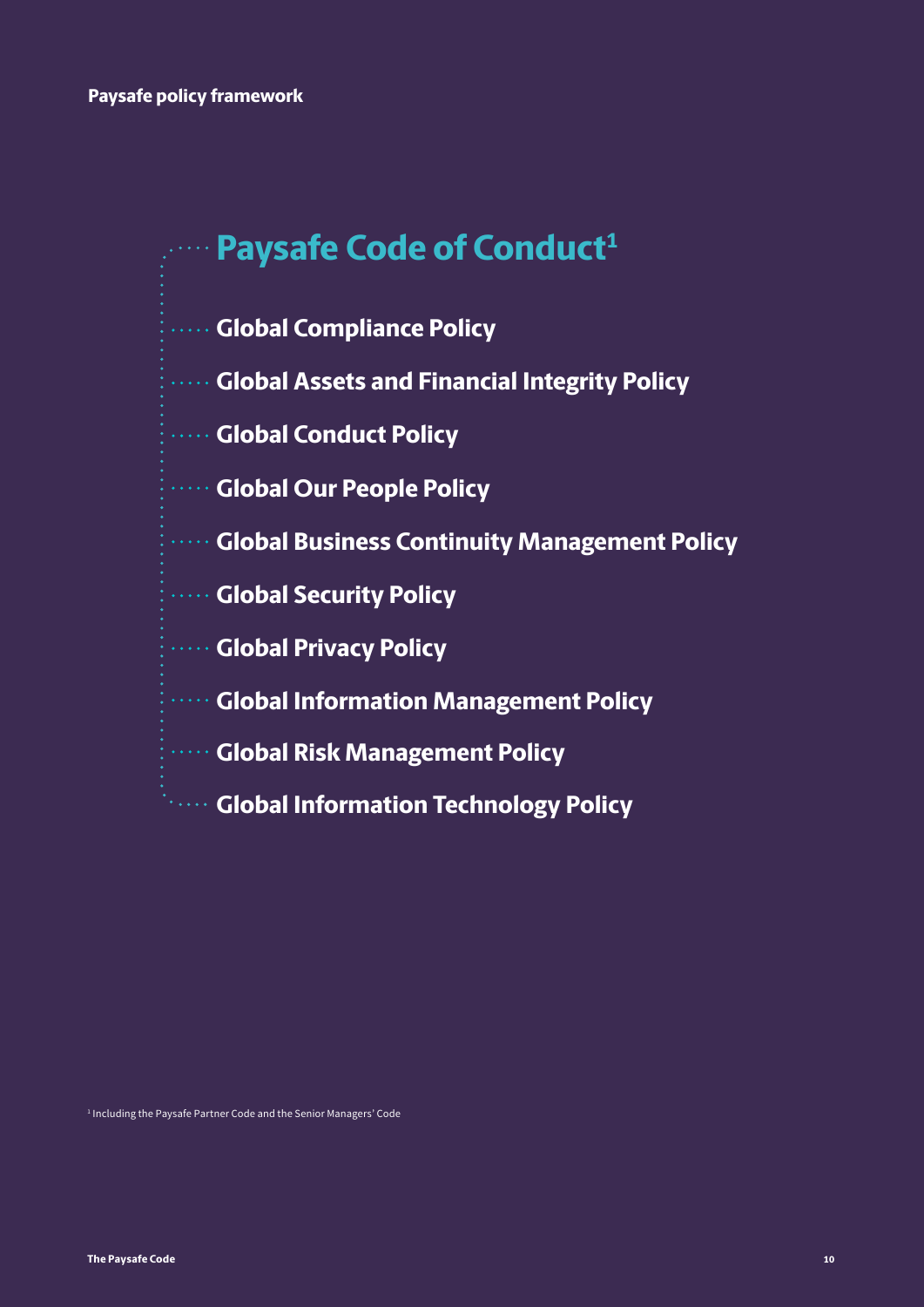### <span id="page-10-0"></span>**Paysafe's values**

**Paysafe proudly upholds four main values that are at the heart of everything we do. These are reflected throughout the Paysafe Code. We expect and encourage employees to be:**



**FOCUSED** 



**PIONEERING** 

We are curious and collaborate to find innovative ways to improve our business.



#### **COURAGEOUS**

We encourage empowered people to be brave when challenging the status quo, and decisive when proposing and implementing the resulting change.

#### We are open and transparent in the way we work together, building trustworthy relationships with our colleagues, customers and shareholders.



### **Laws, regulations and Group Policies**

**Any violation of applicable laws, regulations or Paysafe Policies could jeopardise Paysafe's reputation, financial standing and potentially the licences necessary to operate our business.**

Across our operations, we comply with relevant applicable law, including UK, EU, Irish, Swiss, Japanese, Canadian and US legislation. These include laws covering money laundering, e-money/money transmission, payment processing, data protection, consumer protection and fraud among others. Compliance requirements also arise from the numerous contractual relationships that we have with card schemes, banks and other payment-related partners in order to do business.

Given that Paysafe is present in multiple jurisdictions and the laws and regulations vary from country to country, ensure you understand the applicability of relevant regulations by speaking with your line manager, the Compliance Department, Privacy or Legal Team, as appropriate.

#### **You must:**

- read and commit to comply with the anti-money laundering, regulatory (as set out in our Global Conduct and Global Compliance Policies and supporting documents) and contractual requirements relevant to your business;
- take part in all required training, for example, anti-money laundering annual refresher training, and seek to keep informed about legal and regulatory developments relevant to your role and business activities;
- immediately report actual or potential suspicious activities that may be linked to financial crime (e.g. money laundering, terrorist financing), to the Compliance Department. Failure to report actual or potential suspicious activity will result in violation of our regulatory commitments and will expose us to penalties and fines. Failure to report may also constitute a criminal offence.

Please see the **Global Compliance Policy** and **Global Conduct Policy** for further guidance.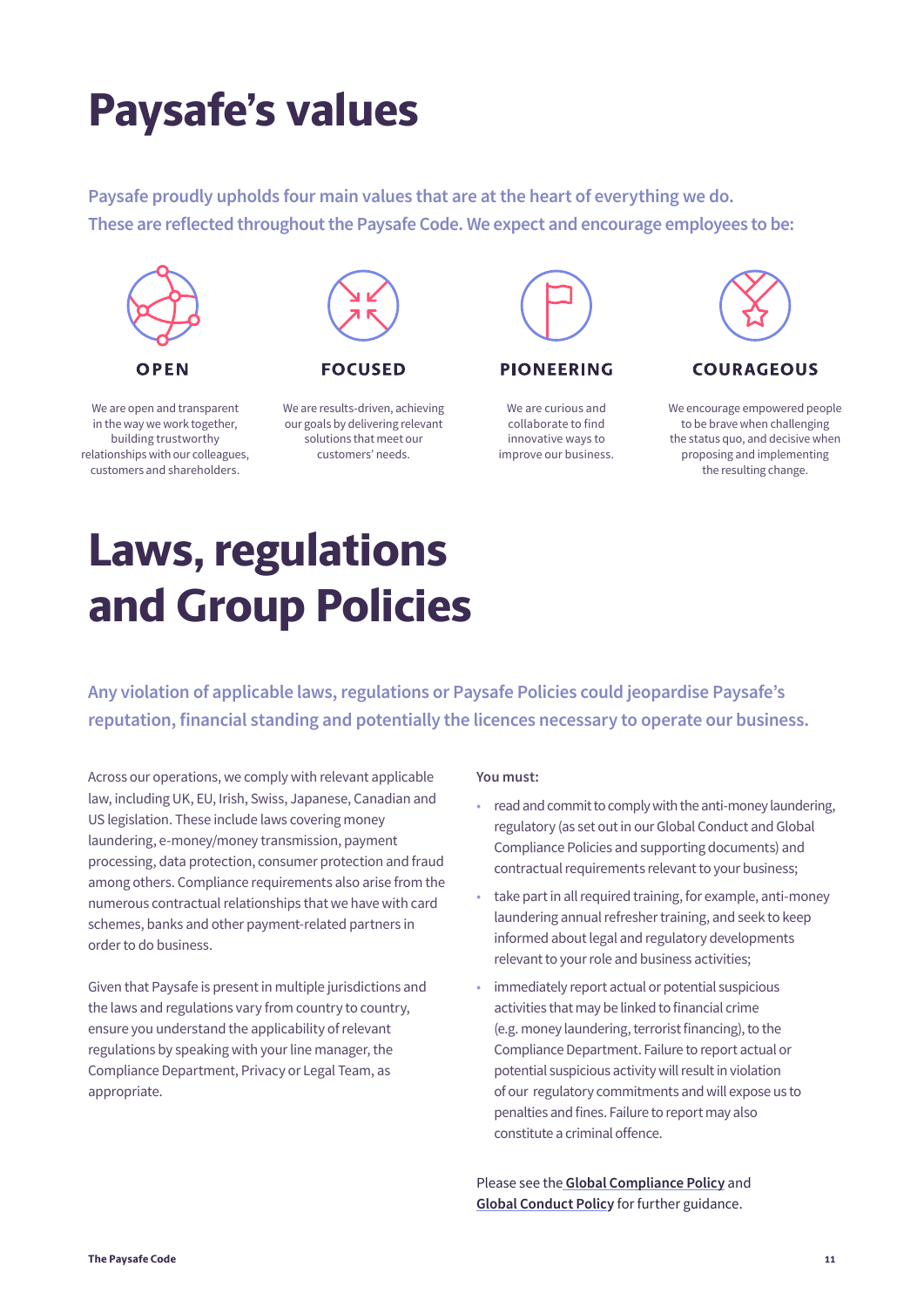### <span id="page-11-0"></span>**Risk management and control**

**As a large, regulated company, Paysafe's ongoing approach to risk is to be able to constantly manage our risks responsibly and effectively, enabling us to drive and inform the right decisions across the business. This allows us not only to reduce the likelihood and impact of these risks materialising but also to take informed risk decisions in planning, delivering and executing an innovative payments strategy to generate more revenue and avoid wasting resources.**

**All of us must play our part in business risk management, regardless of position, function or location. We must each be familiar with the risk management processes relevant to our work and understand how to escalate actual or potential risks. We must be clear and hold ourselves and others to account for the ownership of our businesses' risks and our mitigation strategies.**

Controls are any actions that mitigate risk (reduce uncertainty). Effective control helps Paysafe achieve its commercial objectives in addition to effective and efficient operations, reliable reporting, and robust compliance. If we want an activity to be well controlled, the people involved in the activity must:

- understand what management expects of them;
- be motivated and competent to achieve planned objectives;
- be deterred from undesirable practices;
- have relevant information at the right time to make better decisions; and
- be supported by ongoing monitoring to detect, prevent and correct errors.

#### **You must:**

- understand your role in the identification of risks and management of our businesses;
- understand the key risks affecting successful completion of the activities you are responsible for;
- understand your role in implementing fit-for-purpose, cost-effective controls to mitigate these key risks;
- discuss potential new risks, or raise concerns about your ability to execute effective controls, with your line manager;
- co-operate fully with Paysafe incident investigations and audits; and
- seek advice from your line manager, a member of the Risk Department or the Compliance Department if you have a question about risk management or control.

Refer to the **Global Risk Management Policy** for further guidance.

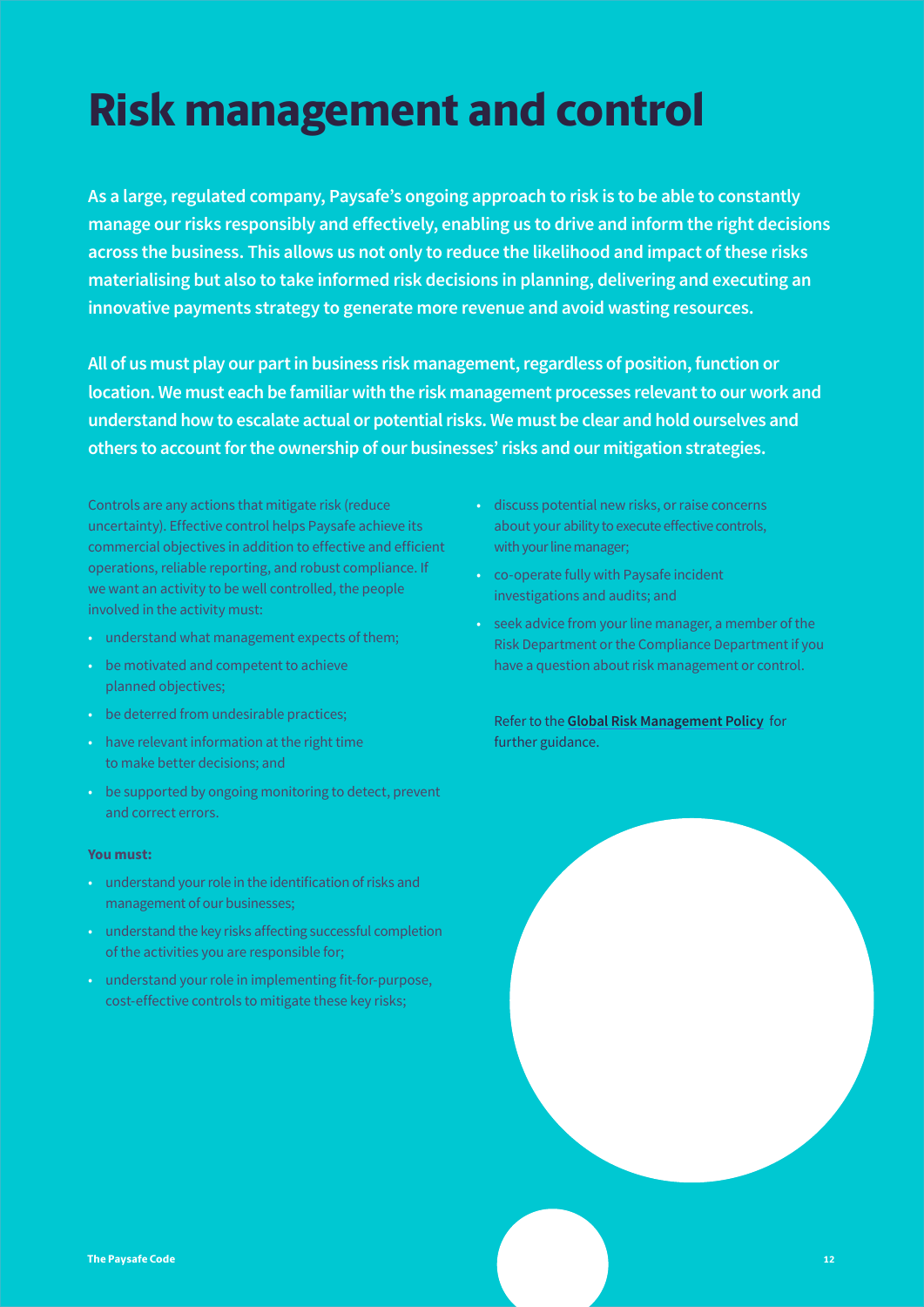### **Insider trading**

#### **We Do Not Trade on Insider Information**

**United States securities laws prohibit buying and selling shares of stock or other securities on the basis of Material Non-Public Information. This is called "insider trading." If you have access to Material Non-Public Information about Paysafe or another company, regardless of the source, you are not permitted to use or share that information for your personal benefit. All Material Non-Public Information about us, our owners, our customers, business partners, contractors, consultants, suppliers or vendors should be considered confidential information.**

**If a team member trades securities of these entities while having Material Non-Public Information, or if a team member shares Material Non-Public Information with others who trade, this may constitute insider trading. We are all responsible for reviewing, understanding, and complying with the Securities Dealing Policy. Anyone found to have broken securities laws may be subject to personal liability and could face significant fines and criminal penalties, including imprisonment.**

#### **Key concepts**

- Material Non-Public Information is information that has not been communicated to the public and that a reasonable investor would consider in making a decision to buy, sell or hold stock in a company. This may include financial results or projections, significant litigation exposure or developments, major transactions with other companies, such as joint ventures, potential mergers, acquisitions, or divestitures, and new product announcements.
- You must not "tip" others whether family members, friends, or anyone else – by giving them Material Non-Public Information so that they can trade in stock, either for themselves or on your behalf. Like insider trading, tipping is illegal and prohibited under the Securities Dealing Policy.
- You must not comment on stock price movements or rumours of other corporate developments (including discussions in Internet "chat rooms" or on social media platforms). Simply report anything you see to the Communications team.

#### **You must:**

- ensure you understand the concept of Material Non-Public Information as it applies to Paysafe and your role;
- understand how the Securities Dealing Policy applies to you and in particular whether you are restricted to trading during "open window periods" given your role in Paysafe. For example, members of our Executive and Senior Management Teams (as well as certain others) are prevented from trading in the time leading up to Paysafe's quarterly market updates;
- follow any specific rules related to trading notified to you if you are working on a confidential or secret project for Paysafe.

Refer to the **Securities Dealing Policy and External Communications and Disclosure Policy** for further guidance.

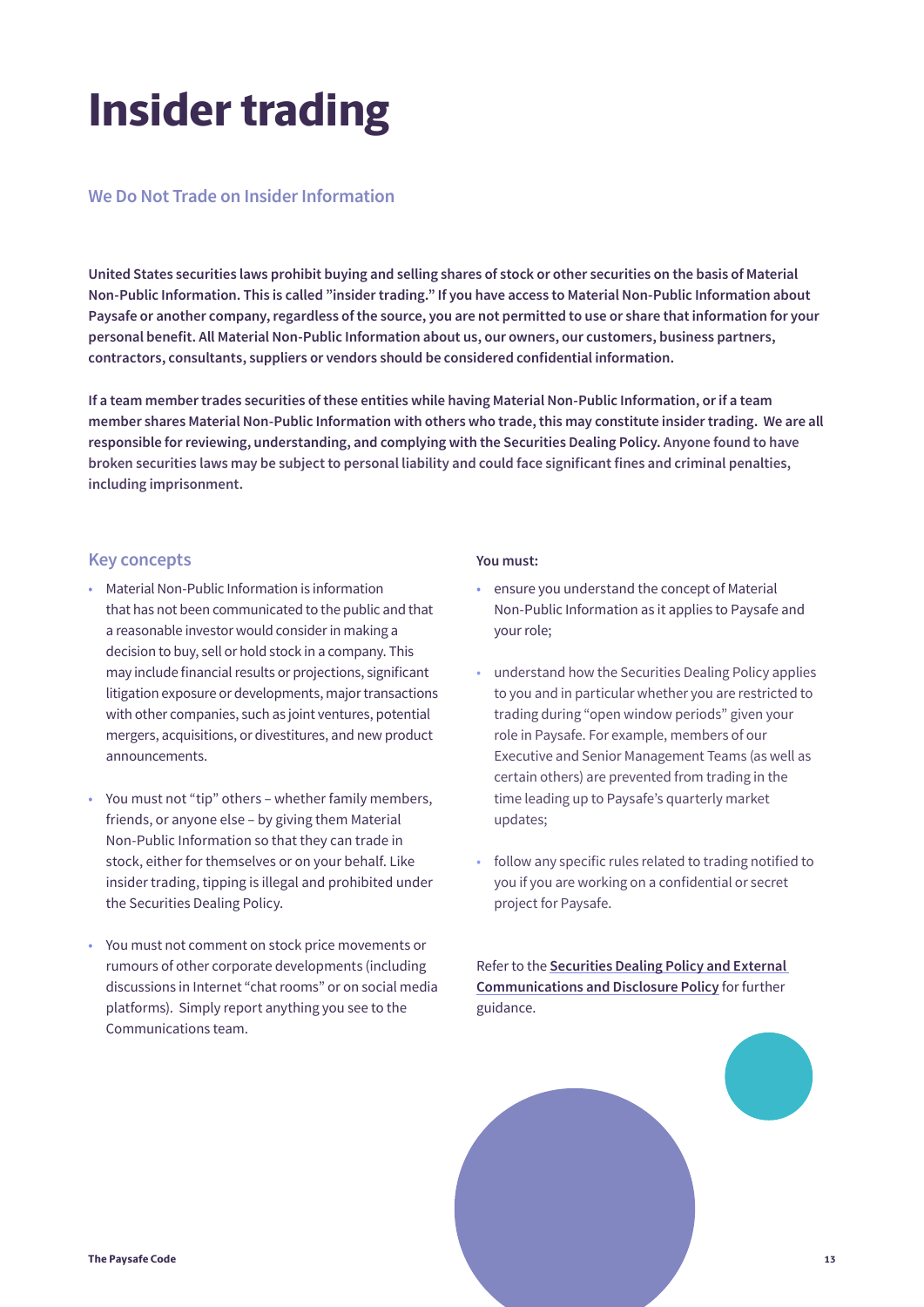### <span id="page-13-0"></span>**Information management**

**Information is fundamental to Paysafe. In order to provide high quality financial products and services and to continue to be trusted by our customers, our information and data must be of the highest quality, available to the right people, at the right time and in the right format.**

**The Compliance Process and Information Governance function will oversee all Data Governance aspects within Paysafe, covering the management and control of all information and data throughout the group. Information will be managed throughout its lifecycle, created for specific purposes, will be available for re-use and will have secure access. It will also be removed at the correct juncture to keep our pool of information relevant and valuable.**

The **Global Information Management Policy** is Paysafe's high level overview of the approach we will take for all aspects of information management and curation.

#### **Key concepts**

- Security classification all (structured) data in our databases and all (unstructured) information or 'content' in other repositories will have a marking from 'Secret' to 'Public' to enable users to know how to handle and share the information.
- Open access in order to maximise the value of our information it needs to be retrievable so it can be re-used. Therefore, all non-sensitive content (documents) will be retrievable although access is provided on a strict role-based "needs" approach.
- Information lifecycle all information will be created, classified, stored securely, used and shared, held if necessary and then removed or archived.
- Information ownership all information in Paysafe will be owned by someone. This is so that at each point in the lifecycle of information someone is responsible for making a decision on information they own. This can be delegated.

Refer to the **Global Information Management Policy** for further guidance.

- give some thought to how you create information so that it is classified correctly, created in the correct place and given the correct access controls;
- pay due regard to the interests of customers and treat them fairly and in accordance with this Code and our Policies;
- take extra care when creating or handling personal information or any information classified as confidential or secret;
- **• not** use email to store documents that may need to be shared – MS Outlook is not a document management system;
- **• not** take a copy of a document 'just in case' this duplication of information can increase the risk of the incorrect version of a document becoming the one that is used and is also costly;
- use metadata or tagging where available in order to make information more findable;
- data identified for deletion must be fully deleted and not further archived. All systems must be built with data deletion or obfuscation capability.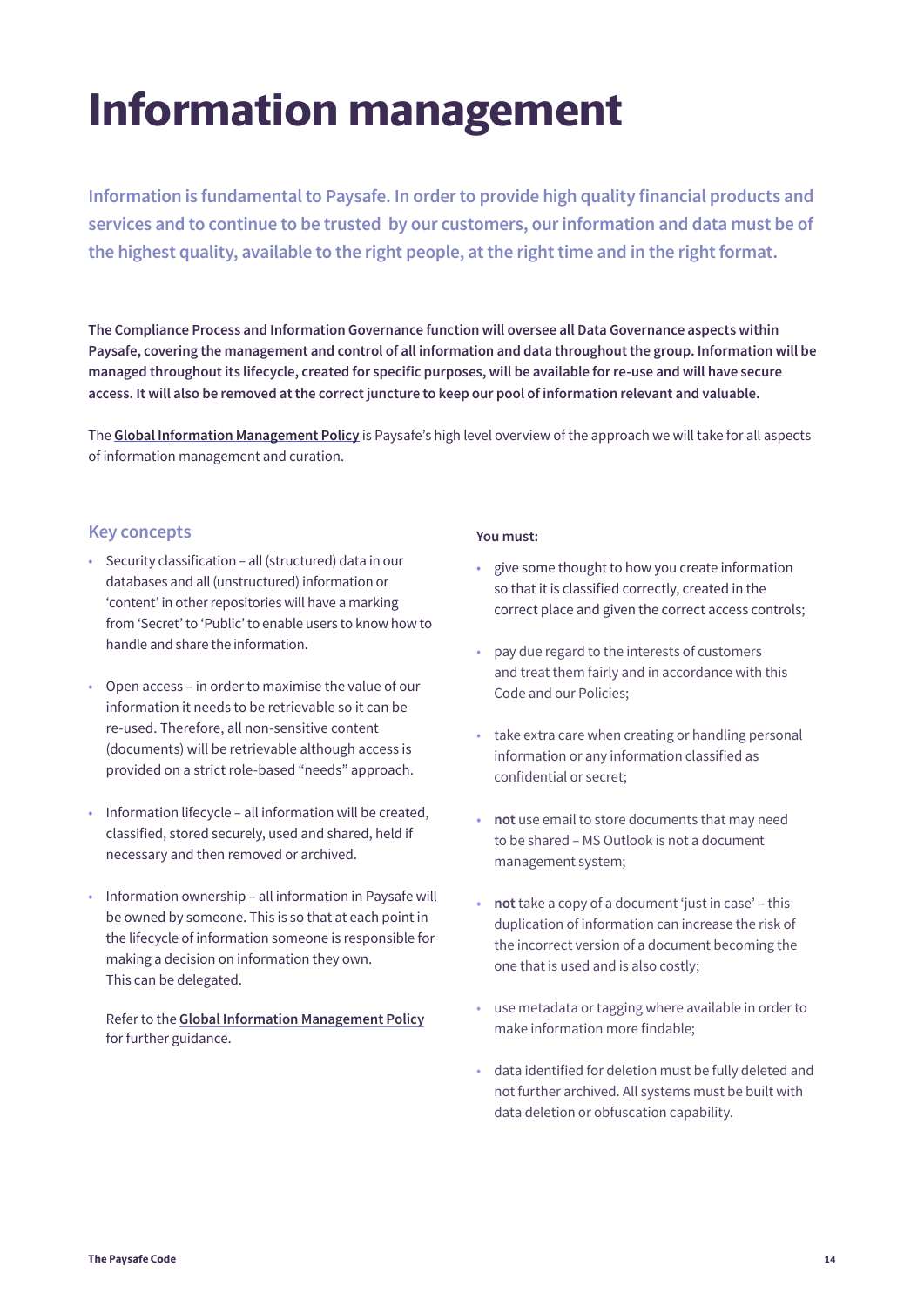### <span id="page-14-0"></span>**Our customers**

**Our customers are central to all that we do at Paysafe and our strategy is built around customer loyalty. The customer must be the heart of everything we do from the beginning to the end of the customer relationship. In particular, we strive to ensure that:**

- we treat customers fairly at all times;
- our product development process is customer-centric;
- we listen to customers to understand their experience of our products and services and act on that feedback;
- we generate insights from customer feedback and use them to improve our products and services;
- we ensure that our customers have all the information they need to make the best possible choices;
- we always communicate with our customers in a way that is clear, fair and not misleading; and
- we identify and recognise the needs of vulnerable customers.

Treating Customers Fairly (TCF) is central to Paysafe and this is set out in our **Global Conduct Policy**. This sets out how Paysafe is committed to ensuring that the principle of treating customers fairly is applied in all areas of our day to day business activities whether within Paysafe or by suppliers providing outsourced services.

Paysafe recognises the needs of vulnerable customers and our responsibilities to them and seeks to take a proactive role in engaging with industry associations and government bodies on customer topics that support access and inclusion.

#### **Key concepts**

- Our customers should always be confident that fair treatment of customers is central to Paysafe's culture.
- We will provide customers with clear information about our products and services (including fees and other charges) and keep them informed throughout their relationship with us.
- We will always seek to give reasonable notice of changes to Paysafe's terms and conditions including our fees and charges.
- We actively seek feedback from customers and promptly act on their concerns.
- All complaints received by us will be investigated and handled sympathetically, as quickly as possible and in accordance with regulatory requirements.
- Our teams are trained and managed in ways which promote fair treatment of customer and Paysafe.

Refer to the **Global Conduct Policy** for further guidance.

- pay due regard to the interests of customers and treat them fairly and in accordance with this Code and our Policies;
- ensure all communications with customers are clear, fair and not misleading;
- be mindful of the specific needs of vulnerable customers, respectful of their circumstances and proactive in ensuring that Paysafe fulfils its responsibilities to them;
- always acknowledge and seek to resolve any mistakes in dealing with our customers; and
- follow the **Information Request and Complaints Handling Policy** when dealing with customer complaints.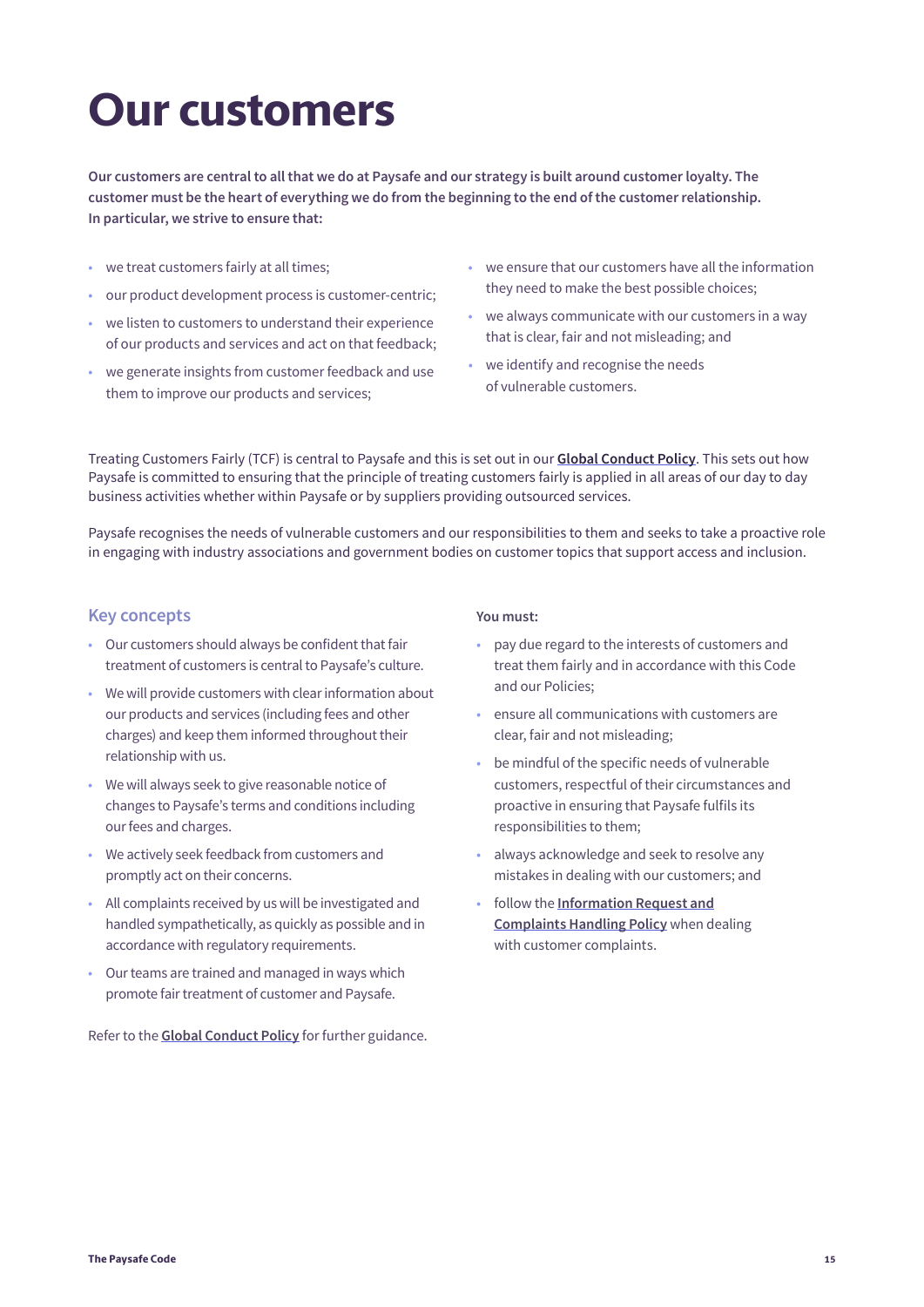## **Fair dealing**

**In daily interactions with fellow employees, business partners, vendors and suppliers, honesty and integrity are essential. The consequences of unethical behaviour can be devastating for individuals and/or Paysafe.**

**You are expected to behave in a professional and ethical manner. It is your responsibility to deal honestly, ethically and fairly with each other and with Paysafe's, business partners, vendors, suppliers, competitors, governmental and quasi-governmental agencies and the public, and to follow Paysafe Policies.**

You must not take unfair advantage of anyone through manipulation, abuse of seniority, concealment, abuse of privileged information, misrepresentation of material facts or any other unfair practice. Dishonest and/or unethical behaviour will not be tolerated.

- conduct business with uncompromising integrity and professionalism;
- if you know of a mistake, whether it is in Paysafe's favour or not correct it;
- treat all fellow employees, business partners, vendors and suppliers fairly and honestly; always adopting an inclusive and non-discriminatory approach;
- notify the Compliance Department or Legal Team immediately if you believe that you have received competitively sensitive or trade secret information from a competitor;
- **• not** mislead, misrepresent, deceive, or take unfair advantage of fellow employees, business partners, vendors or suppliers;
- **• not** share non-public, price-related information with competitors; and
- **• not** engage in any conduct that is detrimental to Paysafe's image.

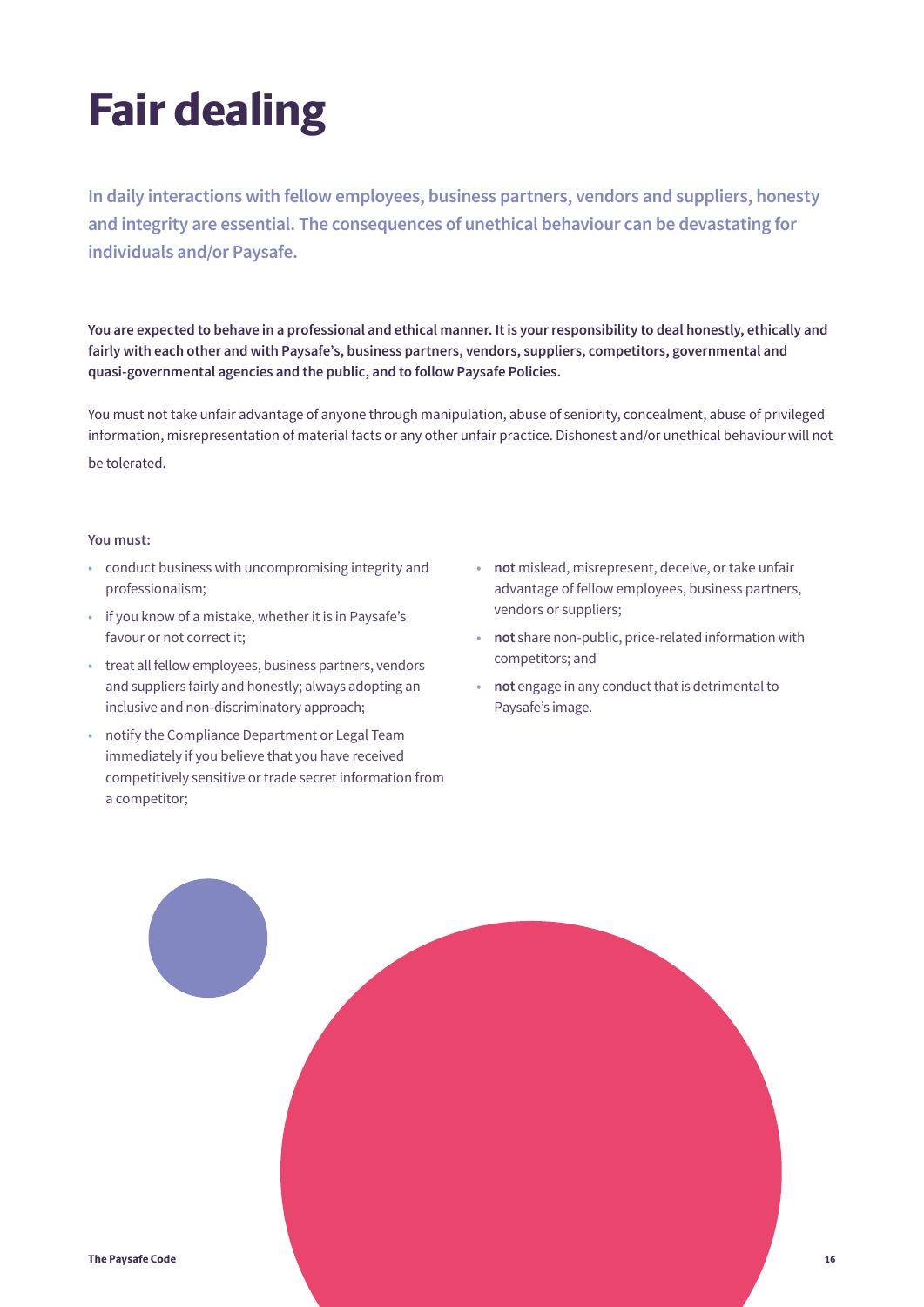### <span id="page-16-0"></span>**Privacy Function and the Global Privacy Policy**

**Individuals have a number of rights with regard to the way their personal information (or data) is handled. During the course of our business we will collect, store and process personal data about our employees, customers, suppliers and other third parties. Paysafe recognises that the lawful handling of data is necessary in order to meet our regulatory and contractual obligations to business partners and strengthens our business operations.** 

- comply with the requirements of the Global Privacy Policy and the related Global Privacy Standards;
- if you manage a team, ensure that your team members are aware of their responsibilities under the above policies and standards;
- take a 'Think Privacy' approach (aka 'Privacy by Design'), ensuring you engage Privacy and Information Security at early-stage development of new products or services or changes to data systems and management;
- any 'rights' requests from individuals should be identified and forwarded to your local Rights Guardian immediately; and
- seek advice from your line manager or the Privacy Team at (privacyteam@paysafe.com) if you have questions or compliance concerns in respect of implementing the Privacy Standards, concerns with how data is being managed or dealing with individuals' rights.

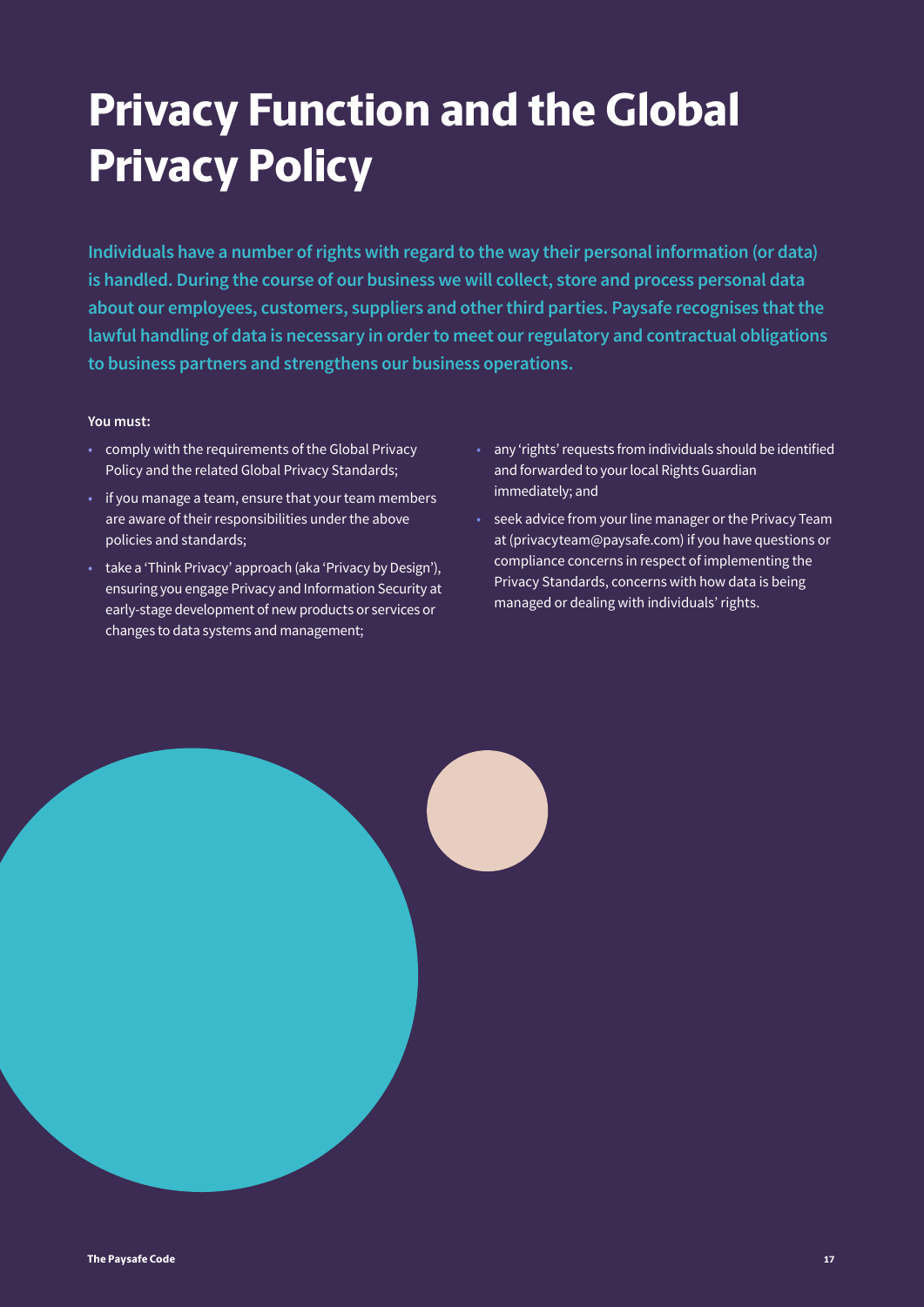### <span id="page-17-0"></span>**Information security**

**Paysafe has a commitment to protect customer data and business information, in order to preserve both our reputation as a trusted payment service provider and our competitive advantage. You must protect customer data, intellectual property and other information assets held in any form from theft, unauthorised disclosure and/or alteration.**

**Remember that everyone who works for us or with us has a responsibility to protect customer data, intellectual property and our other information assets from theft, unauthorised disclosure and/or alteration.**

#### **You must:**

- comply with the **Global Security Policy** and **Global Conduct Policy** (and their supporting documents) to ensure we protect customer and business information;
- follow our 10 Golden Rules:
- 1. protect your information at all times and ensure your passwords are protected;
- 2. be cautious about the information you share and who you share it with;
- 3. use our classification levels: Secret, Confidential, Internal and Public;
- 4. read our internal and external security policies;
- 5. keep a close eye on who can see information on your devices when you are travelling or when working from home;
- 6. think twice before you click, search, browse or download;
- 7. always use VPN when working remotely and be careful using public WiFi;
- 8. keep your desk clean and follow the access policy when hosting guests at the office; be equally mindful in your home office environment;
- 9. familiarise yourself with our detailed personal data and privacy policies;
- 10. report any security incidents or concerns (including any failure to follow our **Global Security Policy** or any of its supporting documents) to the Security Operations Centre: soc@paysafe.com or +359 888 203 412.
- if you manage a team, you are accountable for and must ensure your team members are complying with Paysafe Policies;
- seek advice from your line manager or the Information Security Team if you have difficulty complying with any aspect of the security policy or have questions about how the policy should be implemented within the business activities you are responsible for.

Refer to the **Global Security Policy** and **Global Conduct Policy** for further guidance.

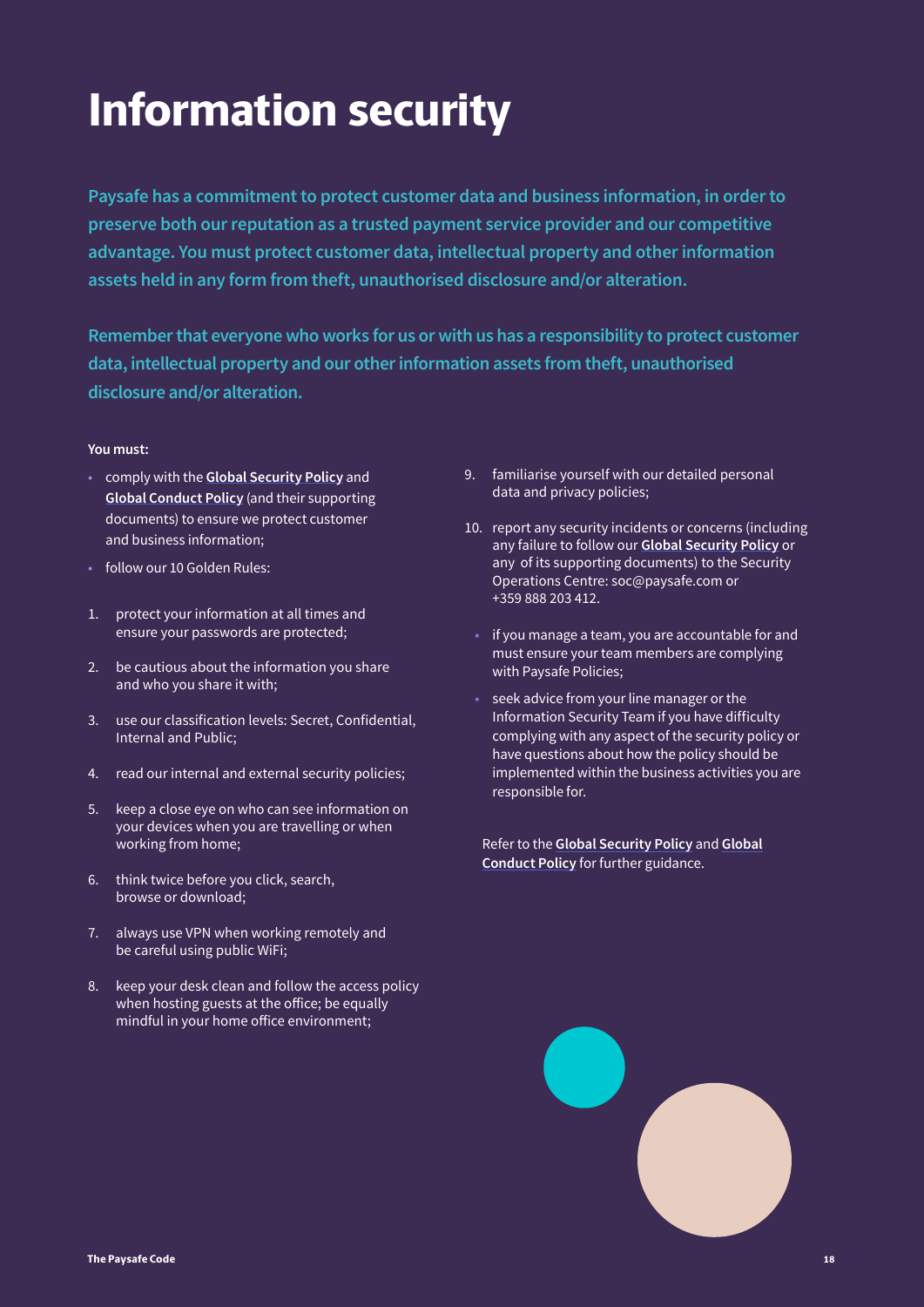### <span id="page-18-0"></span>**Fraud prevention and asset protection**

**You must protect Paysafe's assets from loss, theft, misuse, damage and waste in order to preserve their value. Our assets should be used for legitimate and authorised business purposes only. Paysafe will not tolerate any level of fraud within the business.** 

**Where we hold customer funds that must be safeguarded, you must ensure that these amounts are correctly safeguarded at all times by following our relevant Policies, and applicable regulations. This way we can ensure that these amounts are always clearly identified and protected.** 

In addition to information assets (see above), examples of Paysafe assets include own funds, regulatory licences and IT equipment. This is not an extensive list of Paysafe assets and you should always confirm with your line manager should you have any questions.

#### **You must:**

- claim expenses in accordance with the travel and expenses policy applicable to your business;
- purchase goods and services, and obtain approval for operating expenditure, staff recruitment and contracts with third parties, in accordance with relevant procurement policy applicable to your business; and
- ensure that all documents which may legally bind Paysafe entities, and which deviate from templates approved by the Legal Team, are sent to the Legal Department for review and sign off prior to signing.

Refer to the **Global Our People Policy, Global Assets and Financial Integrity Policy, UK Safeguarding & Operational Investment and Exposure Policy, Irish Safeguarding & Operational Investment and Exposure Policy**,and **Internal Fraud Risk Management Policy** for further guidance.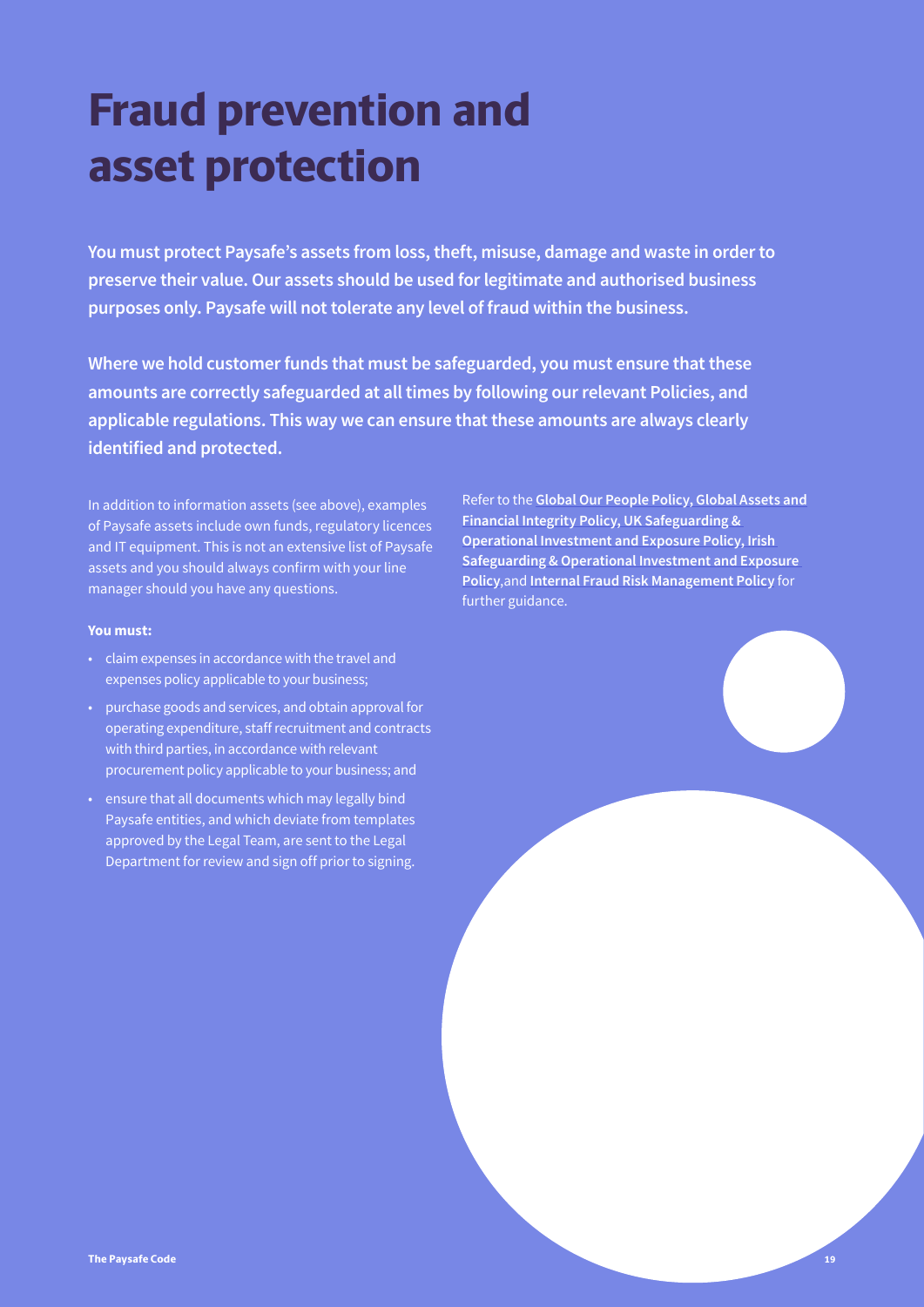### <span id="page-19-0"></span>**Conflicts of interest**

**You must always act in the best interests of Paysafe and its customers and avoid conflicts of interest that threaten your ability to make objective and effective business decisions.** 

#### **Responsible use of Paysafe's systems and products**

All Paysafe employees should have a deep knowledge of Paysafe's products, so that you can appreciate what our customers experience on a daily basis, and in turn become a valuable ambassador for Paysafe. Loans to you, or guarantees of your obligations by Paysafe are of special concern.

If you are a consumer of Paysafe's products and services, and you have a level of access to our corporate systems that allows you to view customer account data and/or change the state or configuration/capabilities of the account – including your own account or the account of someone who has a close relationship with you (members of your family, household, your business partners or anyone who could influence your objectivity) you must observe the following:

- **•** you **must not** use your access to the Paysafe systems, or your knowledge of internal controls and potential deficiencies, to intentionally or negligently harm the reputation of Paysafe or gain improper benefits for yourself or any third party;
- you **must** only view those customer account details, verification documents and transaction histories that are required to fulfil your professional duties at Paysafe. Please respect the privacy of your colleagues or other Paysafe customers you may know, and **do not** access their accounts unless there is a valid business need to do so. Failure to comply with this requirement may subject Paysafe to liability, as it may be in violation of applicable Data Protection laws and regulations;
- Paysafe will respect the privacy of its staff, although it reserves the right, at its sole discretion and without notice, to investigate accounts owned by staff or those in a close relationship to the staff member, in the event of suspected fraudulent or other inappropriate behaviour. Any personal information disclosed in the course of such investigation will remain confidential and will be accessible by authorised staff only;
- if you are a VIP account holder in accordance with the Paysafe VIP Terms and Conditions or intend to apply for VIP status, you **must** immediately disclose this to the Compliance Department; and
- you **must** act with integrity and in the best interests of customers at all times.

#### **Corporate Opportunities**

You owe a duty to Paysafe to advance Paysafe's business interests when the opportunity to do so arises. Except with authorization from the General Counsel and Chief Compliance Officer, you are prohibited from personally taking (or directing a third party to take) a corporate opportunity that is discovered through the use of company property, information or position. In addition, except with authorization from the General Counsel and Chief Compliance Officer, you are prohibited from using Paysafe property, information or position for personal gain and from competing with Paysafe.

#### **Other potential conflicts of interest**

Examples include, but are not limited to:

- you or someone with a close relationship to you receives improper benefits such as cash, discounts, or being selected as a supplier or business partner, as a result of your position in Paysafe;
- a former Paysafe staff member contacts you in order to obtain confidential internal information about Paysafe's affairs, business or customers, and/or solicits you to act in any other way that may be adverse to Paysafe's interests. You **must**  immediately report such conduct to your line manager and Compliance and stop communicating with them;
- you allow any investments held by you or someone with a close relationship to you to influence your work in a way that is not in the best interests of Paysafe, including investments in any competitor, customer or supplier of Paysafe;
- someone that has a close relationship with you, directly reports to you, or you have the ability to influence their performance appraisal, salary and benefits; or
- if you are considering taking on additional roles outside of Paysafe (including board positions) or any existing affiliations with competitors, customers or suppliers.

Report actual, potential or perceived conflicts of interest to your line manager and Compliance as soon as they arise, or if you are unsure whether a potential relationship or transaction represents a conflict of interest, before engaging in such conduct.

Refer to the **Global Conduct Policy**, **Conflicts of Interest Policy** and **Related Party Transactions Policy** for further guidance.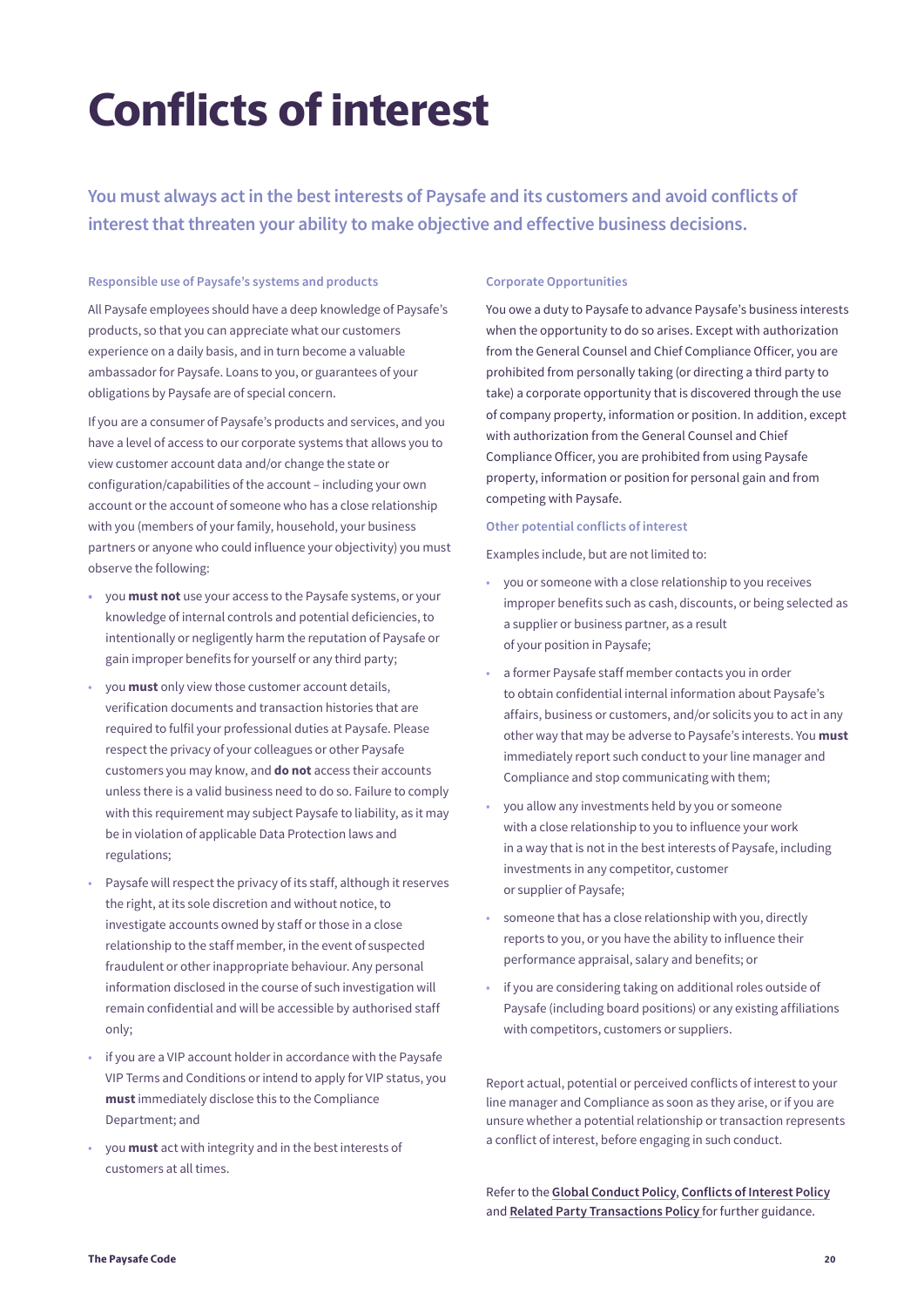### <span id="page-20-0"></span>**Anti-bribery, gifts and entertainment**

**You must not offer, give, solicit or accept inappropriate gifts or benefits to or from third parties or engage in any form of corruption.** 

#### **You must not:**

- offer or make an unauthorised payment or authorise an improper payment (cash or otherwise) to a local or foreign official or any related person or entity or private individual. If you are faced with a request for such a payment, you must consult the Compliance Department before taking any action;
- make charitable or political donations on behalf of Paysafe without prior approval from the Compliance Department;
- offer or receive money (or anything of value), gifts, kickbacks in relation to obtaining business benefit or awarding contracts which is outside approved remuneration arrangements; or
- induce or facilitate others to breach laws or regulations.

#### **You must:**

• report to **giftsandhospitality@paysafe.com** before you offer, accept or decline gifts and hospitality above the limits outlined in the **Anti-Bribery and Corruption Policy.**

Refer to the **Global Conduct Policy** and **Anti-Bribery and Corruption Policy** for further guidance.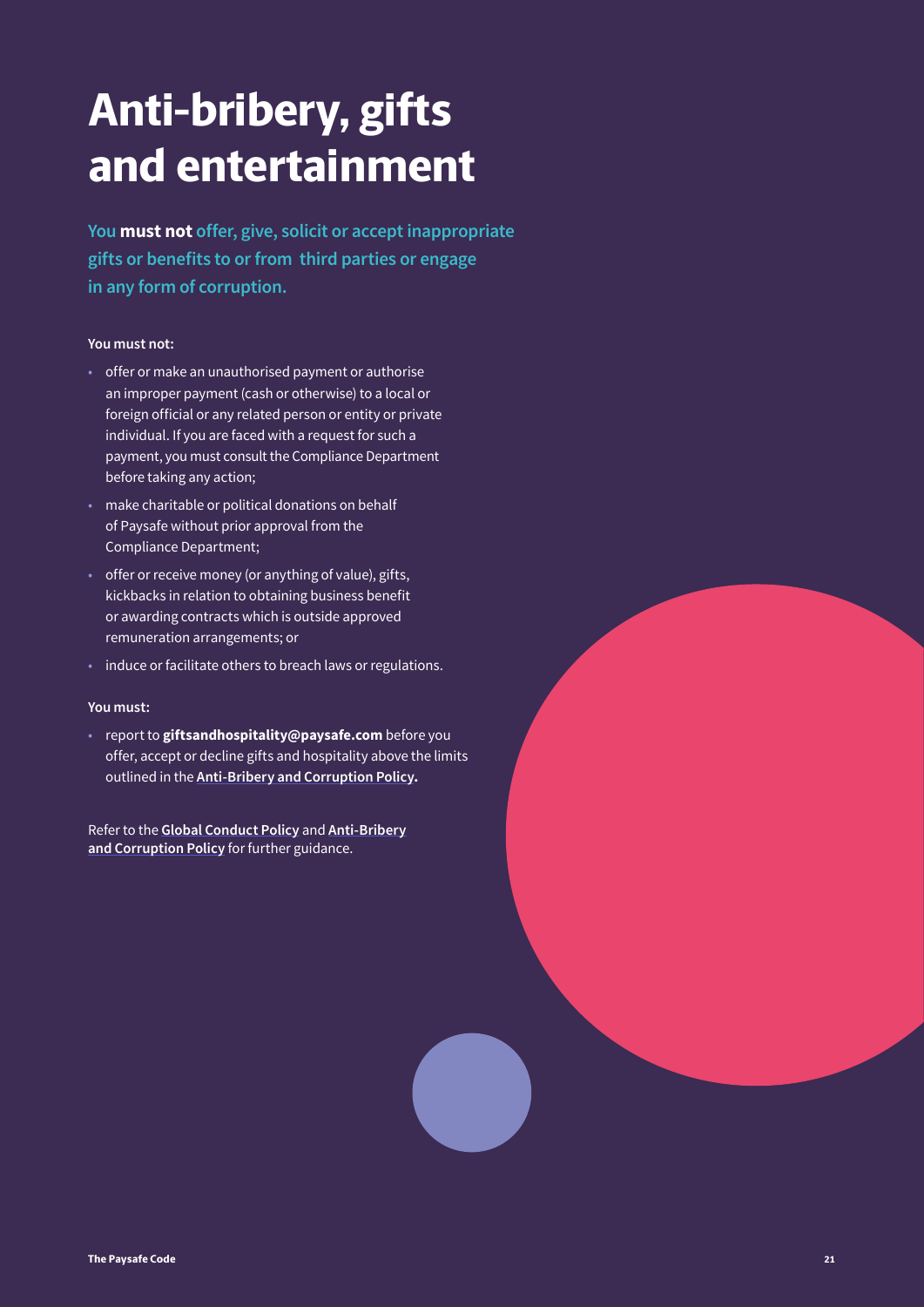### <span id="page-21-0"></span>**Accuracy of records and financial reporting**

**You must keep complete and accurate records and ensure the information you provide to others is reliable. We require complete and accurate operational information to support effective business decision-making and accurate and complete external reporting.**

Our financial and accounting records are used to produce reports for the Board, investors, regulators and other stakeholders. Financial accuracy and reporting is critical to Paysafe's ongoing success. It is key to our reputation for integrity and provides assurance as to our stable foundations and ongoing sustainability as a business. It is also critical that we make full, fair, accurate, timely, and understandable disclosure in reports and documents that we file with, or submit to our regulatory bodies and in all other public communications made by us.

#### **You must:**

- ensure all your records and accounts, including timesheets, sales records, invoices and expense reports, are complete and accurate;
- never falsify any document or distort the facts

### **Group workplace**

relating to a particular transaction;

- never sign off documents unless you have been duly authorised in writing to do so;
- record transactions as soon as possible after they have occurred and retain appropriate supporting documentation;
- retain financial, accounting and/or transaction records for as long as needed to meet applicable legal and regulatory requirements. If you are informed about an impending internal or external investigation, you may not destroy any records (including emails) unless you have been authorised to do so by the Legal Department .

Refer to the **Global Assets and Financial Integrity Policy** for further guidance.

#### **We want Paysafe to be a meaningful and respectful place to work.**

As such, we are committed to a workplace that:

- supports our values of **Open**, **Focused**, **Pioneering** and **Courageous** which underpin our culture of collaboration, optimism, inclusion, fun and success;
- has an inclusive and supportive environment in which each employee is able to fulfil their potential and maximise their contribution as well as recognises and values the creative potential that individuals of different backgrounds, abilities or working styles bring to their work;
- ensures that everyone delivers a high-quality, customer focused service;
- welcomes different styles and fresh ways of thinking, encourages innovation, empowerment and a culture of speaking up where things can be done better;
- recognises and rewards performance;
- is attractive to prospective candidates and customers;
- breeds trust, drives respect for other and provides continuous improvement through personal and professional development;
- is free from discrimination, harassment and inappropriate conduct; and
- is a safe place to work.

Contact the Human Resources Team covering your specific business function or refer to the **Global Our People Policy** for further guidance.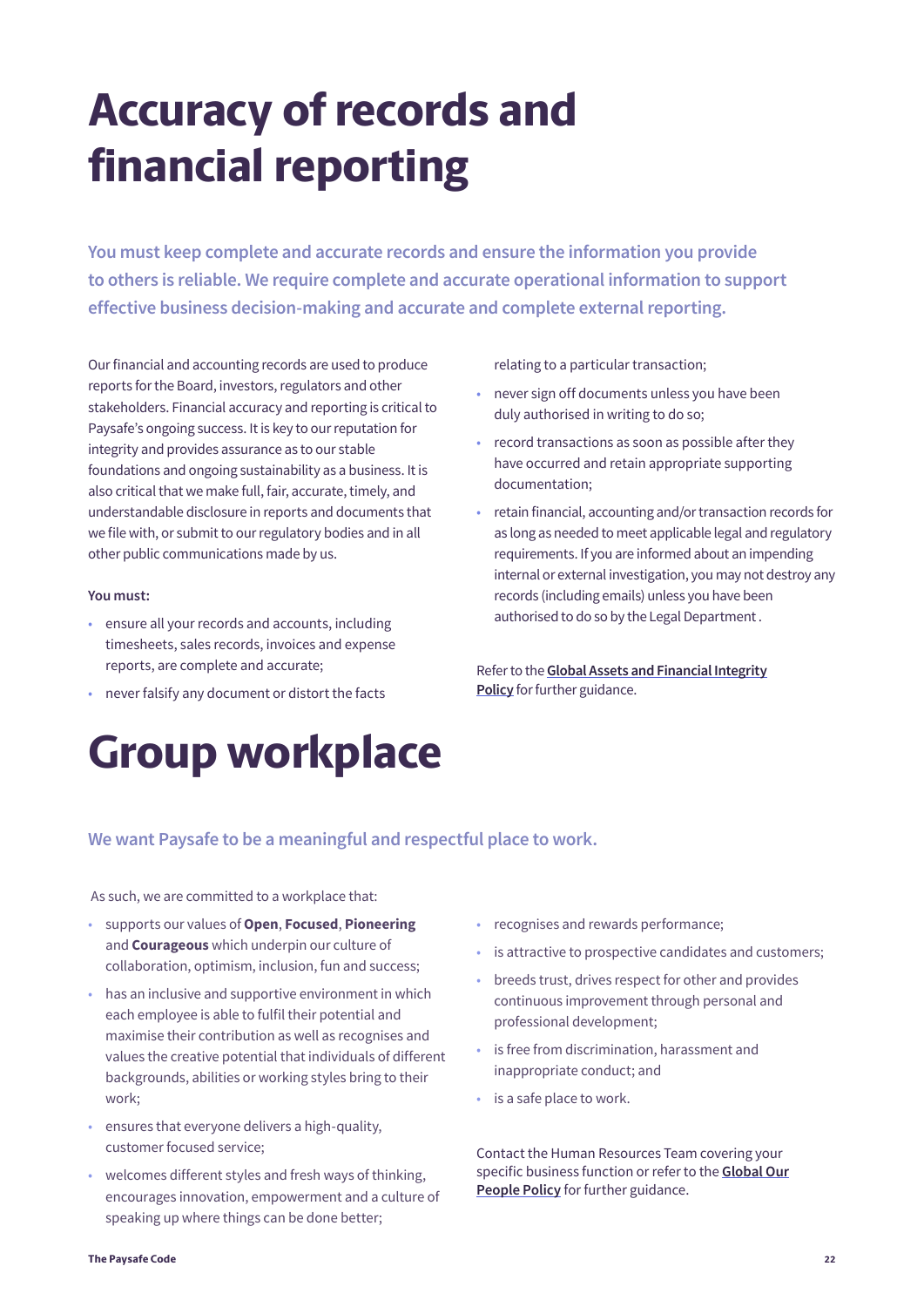### <span id="page-22-0"></span>**Enquiries from public or external parties**

**You must not speak on behalf of Paysafe or release information to the public domain unless you are authorised to do so. When third parties including the media, investors, financial analysts, regulatory or other public bodies contact Paysafe to request information, the response could have a significant impact on Paysafe's reputation.** 

- immediately forward any third-party requests for information to your line manager or the Corporate Communications Team (as appropriate) if you have not been authorised to speak on behalf of Paysafe;
- **• not** make inappropriate comments about Paysafe or act in a manner that may damage Paysafe's reputation; and
- be particularly careful of content you post on your social media channels.

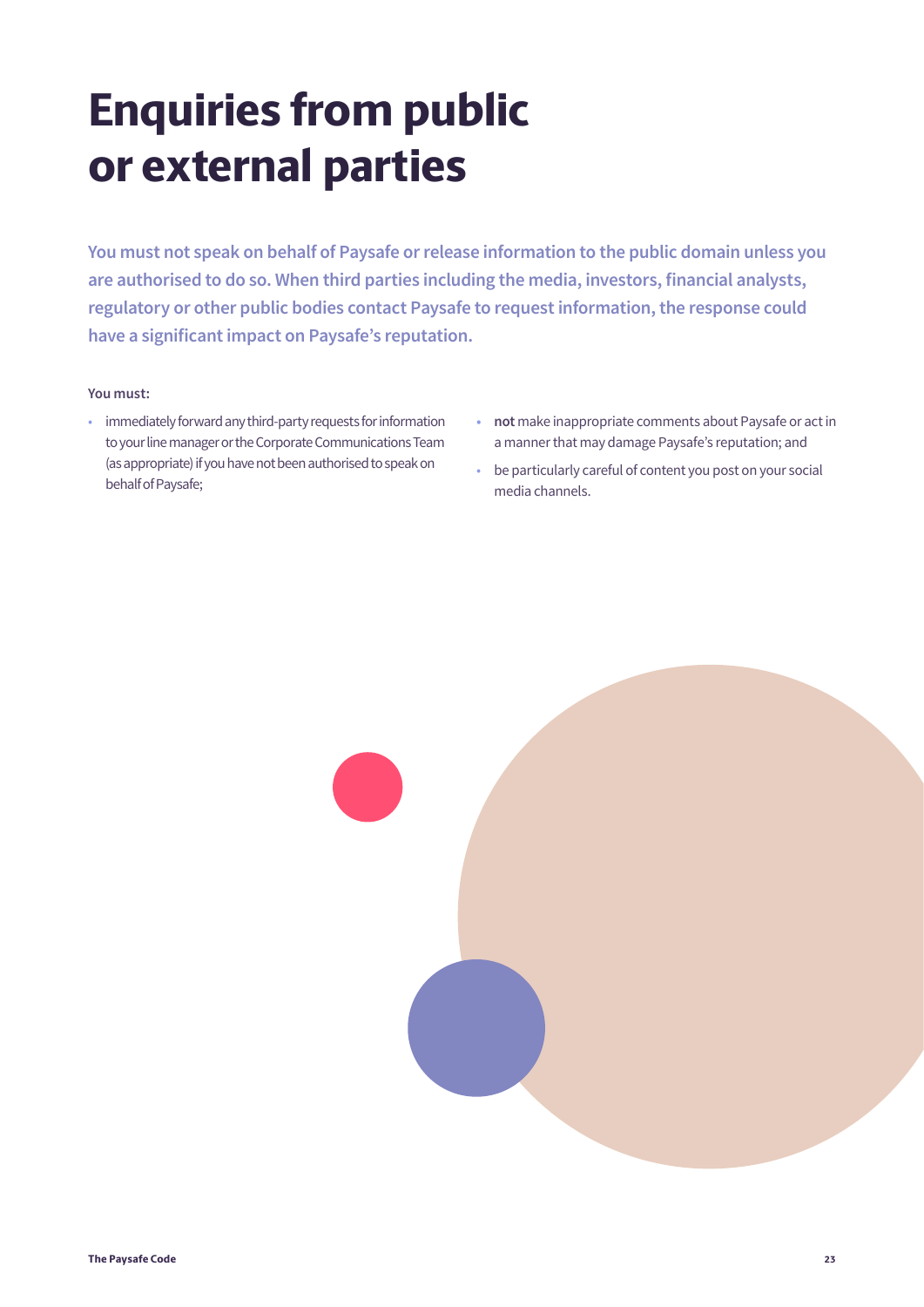### **Whistleblowing**

**Paysafe is committed to conducting our business with honesty and integrity and with a culture of openness, accountability and high business ethics. Our employees are our most important insight for uncovering possible misconduct that needs to be corrected.**

**If you become aware or suspect an issue of misconduct that is not in line with our values and the Paysafe Code, you should raise the issue. There are many ways of doing this at Paysafe and these are set out in the Whistleblowing Policy. They include speaking to your line manager or executive leader, our HR, Compliance and Legal Teams, contacting our Paysafe whistleblowing champion or using our external confidential whistleblowing channel, Lighthouse Services.** 

If you know of, or suspect, breaches of the Paysafe Code or other workplace misconduct, malpractice, illegal or unethical behaviour, you are encouraged to report it in accordance with the various channels set out in the **Whistleblowing Policy**. This Policy aims to protect those who speak up in good faith about possible or actual breaches, and ensure that concerns are subject to an appropriate investigation. Paysafe will not tolerate the victimisation of anyone who speaks up in good faith. If you are an employee and would like to report a concern anonymously, we encourage you to use our confidential reporting system managed by an impartial and external service provider, Lighthouse Services, where you have the options to make a disclosure via the web or by phone (operational 24/7 ).

#### **You must:**

- **• not** use the **Whistleblowing Policy** for general complaints or personal grievances – discuss these with your line manager or the Human Resources Team;
- **not** use the **Whistleblowing Policy** with malicious intent to harm an individual or entity. If this is discovered to be the case, you may be subject to disciplinary action;
- ensure that no one who speaks up suffers any retaliation.

Refer to the **Global Conduct Policy** and **Whistleblowing Policy** for further guidance.

Notwithstanding any confidentiality requirements in this Code, and notwithstanding any other confidentiality or non-disclosure agreement (whether in writing or otherwise, including without limitation as part of an employment agreement, separation agreement or similar employment or compensation arrangement) applicable to current or former employees, this Code does not restrict any current or former employee from communicating, cooperating or filing a complaint with any U.S. federal, state or local governmental or law enforcement branch, agency or entity (collectively, a "Governmental Entity") with respect to possible violations of any U.S. federal, state or local law or regulation, or otherwise making disclosures to any Governmental Entity, in each case, that are protected under the whistleblower provisions of any such law or regulation, provided that (i) in each case such communications and disclosures are consistent with applicable law and (ii) the information subject to such disclosure was not obtained by the current or former employee through a communication that was subject to the attorney-client privilege, unless such disclosure of that information would otherwise be permitted by an attorney pursuant to 17 CFR 205.3(d)(2), applicable state attorney conduct rules, or otherwise. Any agreement in conflict with the foregoing is hereby deemed amended by the Company to be consistent with the foregoing.